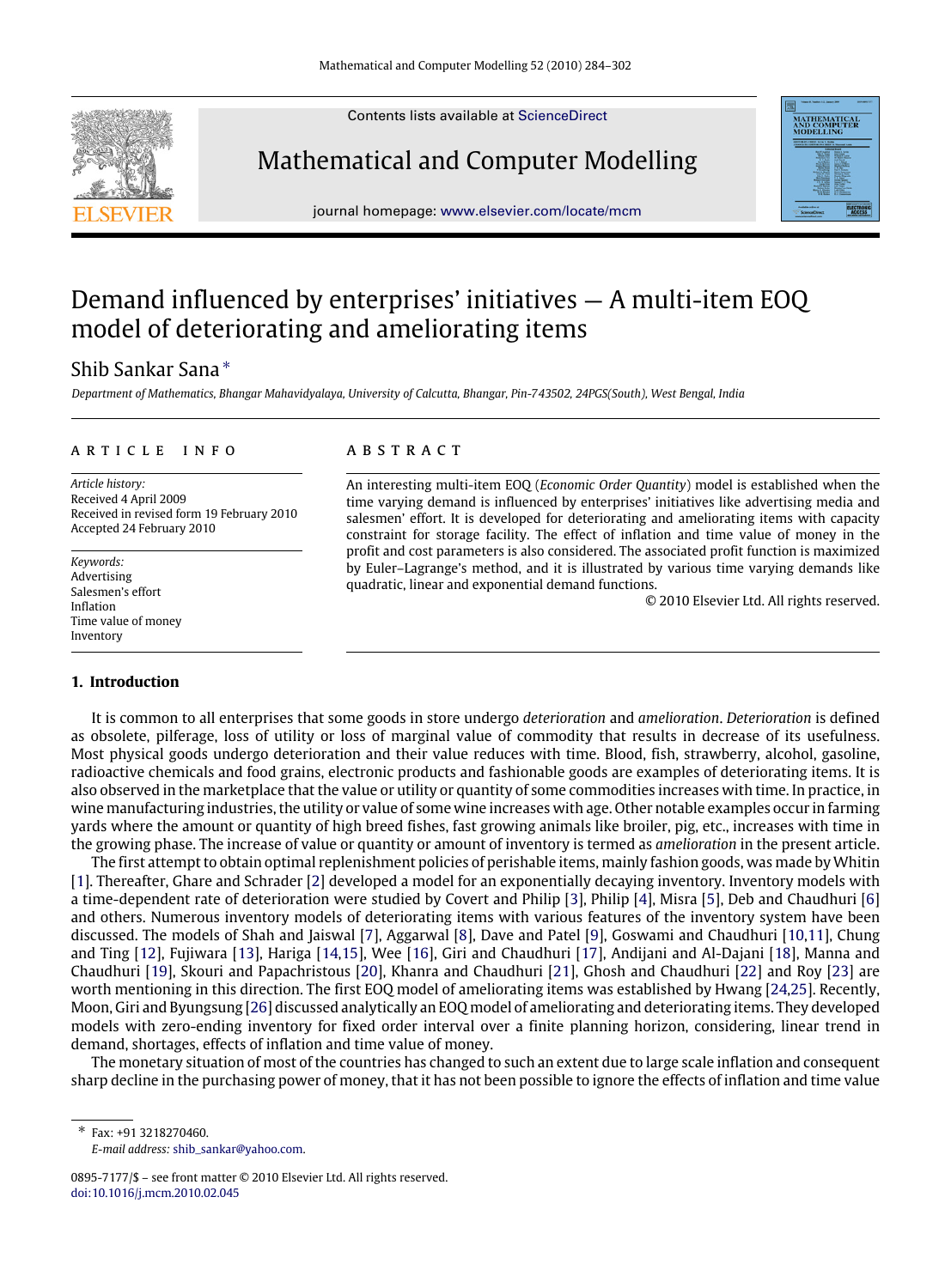of money. The first attempt in this direction was by Buzacott [\[27\]](#page-18-10). He derived expressions for the optimal order quantity and showed that the choice of the inventory carrying fraction depends on the company's pricing policy, which inversely affects the optimal order quantity. In this connection, the works of Biermann and Thomas [\[28\]](#page-18-11), Aggarwal [\[29\]](#page-18-12), Jeya Chandra and Bahner [\[30\]](#page-18-13), Brahmbhatt [\[31\]](#page-18-14), Datta and Pal [\[32\]](#page-18-15), Dohi, Kaio and Osaka [\[33\]](#page-18-16), Moon and Yun [\[34\]](#page-18-17), Bose, Goswami and Chaudhuri [\[35\]](#page-18-18), Ray and Chaudhuri [\[36\]](#page-18-19), Chung, Liu and Tsai [\[37\]](#page-18-20), Chen [\[38\]](#page-18-21), Moon and Lee [\[39\]](#page-18-22), Chung and Lin [\[40\]](#page-18-23) and Yang [\[41\]](#page-18-24) are worth mentioning.

In the proposed model, the author develops an multi-item EOQ model for time varying demand over finite time horizon, taking into account the effect of inflation and time value of money, deterioration and amelioration, salesmen' initiatives and limited storage space for holding inventory. The demand function  $D_i$  ( $j = 1, 2, \ldots, n$ ) of *j*th item depends on time and salesmen' initiatives  $E_i(t)$  for *j*th item. Costs  $H_i(t)$  of salesmen' initiatives are quadratic functions of  $E_i(t)$ . Finally, the present worth of integrated profit function under inflation and time value of money is maximized by Euler–Lagrange's variation of calculus method. Moon,Giri and Byungsung [\[26\]](#page-18-9) studied an single-item inventory model for ameliorating and deteriorating item under discount cash flow. They considered finite horizon with equal cycle lengths for general time varying demand. But, they considered only the linear time varying demand in numerical examples. The new major contributions in the proposed model compared to [\[26\]](#page-18-9) are (i) multi-item inventory model, (ii) demands are quadratically, linearly and exponentially (both increasing and decreasing type) varying with time, (iii) salesmen' initiatives like advertising and salesmen who sale their items to the customers by traveling door to door to the locality, (iv) the storage space for multi-items is not unlimited. Generally, time varying demand is influenced by salesmen' initiatives like advertising media, salesmen's effort, etc. In oligopolistic competition, salesmen' initiatives accelerate the demand in market. We develop a multi-item EOQ model in this context.

The rest of the paper is organized as follows: Section [2](#page-1-0) describes the assumptions and notation of the model. Section [3](#page-2-0) formulates the model and its solution procedure by Euler–Lagrange's and Kuhn–Tucker method. Section [4](#page-7-0) describes the model for various types of demand pattern with proper illustrations and its discussion is done in this section. Section [5](#page-14-0) concludes the paper.

#### <span id="page-1-0"></span>**2. Notation and assumptions**

The following notation and assumptions are considered to develop the model:

#### *Notation*:

- $R_i$  initial replenishment lot size of *j*th item;
- $Q_j(t)$  on-hand inventory at time ( $t \ge 0$ ) of *j*th item;
- ξ*<sup>j</sup>* = ξ<sup>1</sup>*<sup>j</sup>* and −ξ<sup>1</sup>*<sup>j</sup>* in case of ameliorating and deteriorating items respectively;
- $D_i(t)$  demand at time  $t \geq 0$  of *j*th item;
- $E_i(t)$  amount or quantity of salesmen' initiatives for *j*th item;
- $H_i(t)$  cost of salesmen' initiatives  $(E_i(t))$  for *j*th item;
- $C_{pj}$  purchasing cost per unit of *j*th item;
- *Spj* selling price per unit of *j*th item;
- $C_{hi}$  inventory holding cost per unit of *j*th item per unit time;
- $\beta_j$  storage space (in square units) per unit of *j*th item;
- $\dot{\delta} = r i$ , where *r* is the interest per unit currency and *i* is the inflation per unit currency;
- *CAP* storage capacity of the business sector;
	- $T -$  the duration of the cycle.

#### *Assumptions*:

- 1. A multi-item inventory model is developed over a finite time horizon.
- 2. Costs  $(H_i(t), j = 1, 2, \ldots, n)$  of salesmen' initiatives are quadratic functions of  $(E_i(t), j = 1, 2, \ldots, n)$ . Here,  $H_i(t) =$  $C_{1j}E_j(t)+C_{2j}E_j^2(t)+C_{3j}$ , where  $C_{1j}$ ,  $C_{2j}$  and  $C_{3j}$  are positive parameters which are estimated (see [Appendix A\)](#page-15-0) from the data of marketing research. It is obvious that the advertising media are spread over world to motivate the customers about good quality and longevity of the merchandize. The salesmen motivate directly the customer to buy more, traveling door-to-door of the locality. For example, some multi-national companies sale their products by the agents/salesmen. In this case, the costs for holding inventory by the agents/salesmen is assumed to be zero which follows JIT (*Justin-Time*) philosophy. The remuneration of top-class agents/salesmen is too much high compared to the lower-class agents/salesmen. So, in this case, costs of effort  $(H_i(t), j = 1, 2, \ldots, n)$  are nonlinear functions of  $(E_i(t), j = 1, 2, \ldots, n)$ . We consider the costs of effort  $(H_i(t), j = 1, 2, \ldots, n)$  to be quadratic functions of  $(E_i(t), j = 1, 2, \ldots, n)$ .
- 3. The amounts of  $(E_j(t), j = 1, 2, ..., n)$  are measured by the total duration of advertising media and working hours of salesmen, and their efficiency. Generally speaking, duration and number of media (like, channels of T.V., Radio, Newspapers and Internet, etc.) and working hours of salesmen accelerate demand of the products. In oligopolistic competition, each management decides to boost sale of their items through its publicity. The costs of all time advertisement media like Internet and Newspapers are constant or discrete throughout a period. These are the sophisticated media and all the customers are not acquainted with these. The media like channels of T.V. and Radio and salesmen motivate the customers directly. Consequently, the demands of the items increase with an increase in the effort made by the advertising media and salesmen. If effort of these media is discrete in nature, then, in oligopolistic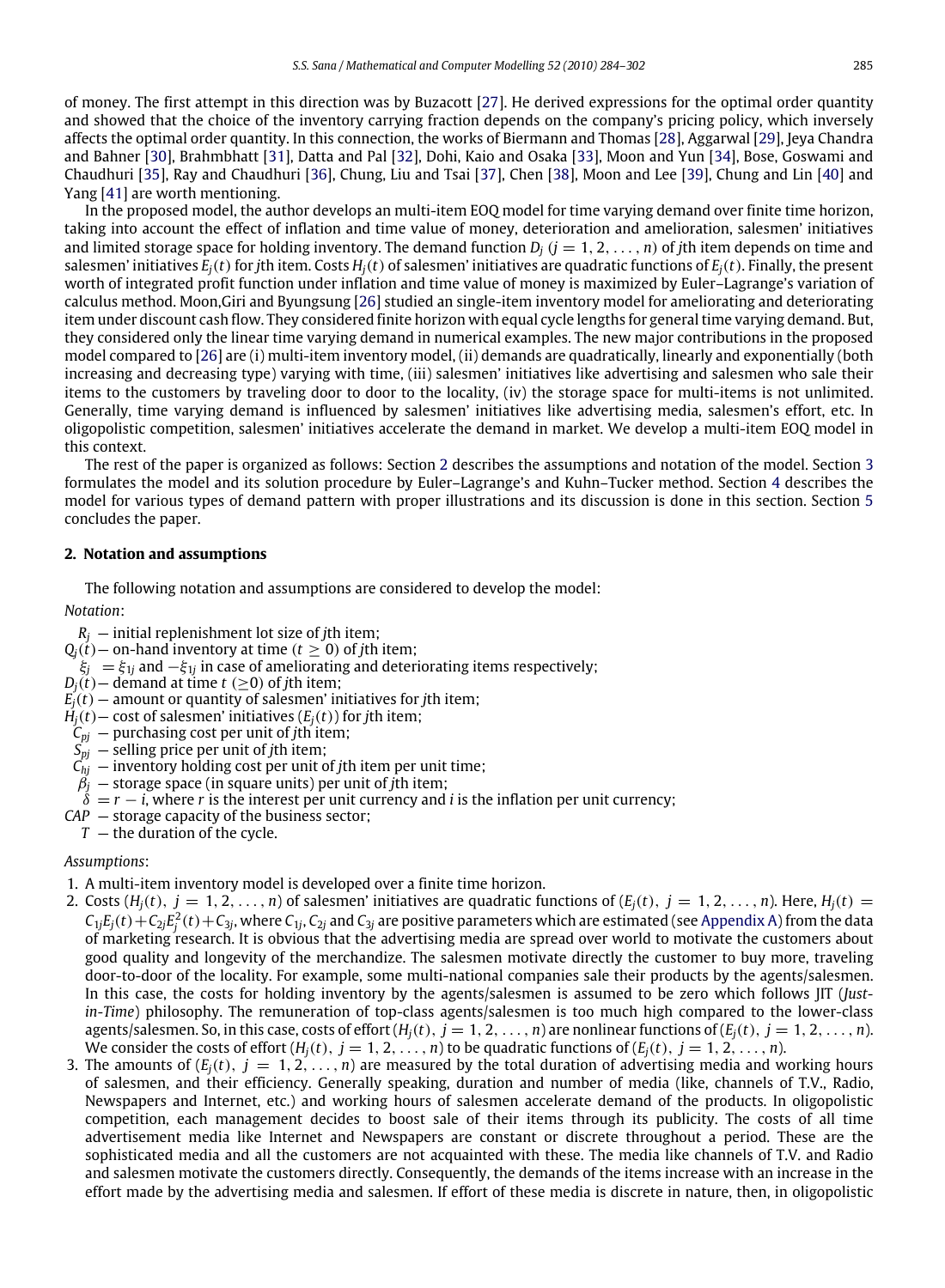competition, the alternative products of which effort made by advertising are continuous spread over the market that de-accelerate the original purpose. Quite often, the hours per day of advertisement in T.V. channels, Radio and salesmen' effort are increased day by day to sell the products more. More specifically, the purpose of the effort of sales team and advertising is to enhance potential buyers' response to a business organization, providing information and supplying reasons for preferring a particular product or services.

In the effort of sales team and advertising is a continuous time-dependent state variable which motivates the customer to buy more and it is controlled by on-hand inventory at time '*t*'. Its cost *Hj*(*t*) is quadratic function of sales effort that is measured by total volume of messages conveyed by sales team and advertising to the market. This measure is generally used as an indicator of intensity of advertising. As advertising intensity increases the probability of making successful 'hits' (messages noticed) on the population that increases the consumers' demand. When expenditure on advertising decreases across the population, the number of successful 'hits' diminishes accordingly. Consequently, the consumers' demand decrease. A strategy of constant advertising outlays over time would not succeed in maintaining its advertising pressure of other similar products that results in rapid growth in potential customers. From this point of view, the effort by advertising and sales team as well as the budget for advertising are dynamic in nature.

- 4. The demand rate of jth item is the sum of two terms, i.e.,  $D_i(t, E_i(t)) = a_i(t) + \gamma_i E_i(t), \gamma_i > 0$ .  $a_i(t)$  is time dependent,  $\gamma_i E_i(t)$  is directly proportional to  $E_i(t)$ . Generally, the demand is directly proportional to the number of advertising media and number of salesmen.
- 5. Inflation and time value of money in the profit parameters and cost parameters is considered.
- 6. Initial replenishment size  $R_j$  is finite and its availability in the market is instantaneously infinite.
- 7. The capacity of storage space for inventory is not unlimited.

8. Time horizon is finite.

#### <span id="page-2-0"></span>**3. Formulation of the model**

The inventory cycle of *j*th item  $(j = 1, 2, ..., n)$  starts with initial lot-size  $R_j$   $(j = 1, 2, ..., n)$  at time  $t = 0$  and ends with zero inventory at  $t = T$ . The governing equations of the model are as follows:

$$
D_j(t, E_j) = a_j(t) + \gamma_j E_j(t), \quad (j = 1, 2, ..., n)
$$
\n(1)

where  $\gamma_i > 0$ ,  $E_i(t) \geq 0$ ;

$$
H_j(t) = C_{1j}E_j(t) + C_{2j}E_j^2(t) + C_{3j}
$$
\n(2)

where *C*<sup>1</sup>*<sup>j</sup>* , *C*<sup>2</sup>*<sup>j</sup>* and *C*<sup>3</sup>*<sup>j</sup>* are positive parameters which are estimated (see [Appendix A\)](#page-15-0) from previous knowledge of the businessmen; and

<span id="page-2-1"></span>
$$
\frac{dQ_j(t)}{dt} = \xi_j Q_j(t) - D_j(t, E_j(t))
$$
  
=  $\xi_j Q_j(t) - a_j(t) - \gamma_j E_j(t)$  (3)

with  $Q_i(0) = R_i$  and  $Q_i(T) = 0$ .

The present worth of total profit during (0, *T* ) is

<span id="page-2-2"></span>
$$
\pi(R_1, R_2, \dots, R_n) = \int_0^T \sum_{j=1}^n e^{-\delta t} \{ S_{pj}(a_j + \gamma_j E_j(t)) - C_{hj} Q_j(t) - C_{1j} E_j(t) - C_{2j} E_j^2(t) - C_{3j} - C_{pj} R_j \} dt
$$
  

$$
= \sum_{j=1}^n \int_0^T \phi_j(t, Q_j(t), \dot{Q}_j(t)) dt,
$$
 (4)

where

$$
\phi_j(t, Q_j(t), \dot{Q}_j(t)) = e^{-\delta t} \{ S_{pj}(a_j + \gamma_j E_j(t)) - C_{hj} Q_j(t) - C_{1j} E_j(t) - C_{2j} E_j^2(t) - C_{3j} - C_{pj} R_j \}
$$
\n
$$
= e^{-\delta t} \left\{ (S_{pj} a_j(t) - C_{3j} - C_{pj} R_j) + S_{pj} (\xi_j Q_j(t) - a_j(t) - \dot{Q}_j(t)) - C_{hj} Q_j(t) + \frac{C_{1j}}{\gamma_j} (\dot{Q}_j(t) - \xi_j Q_j(t) + a_j(t)) - \frac{C_{2j}}{\gamma_j^2} (-\dot{Q}_j(t) + \xi_j Q_j(t) - a_j(t))^2 \right\}, \text{ using Eq. (3).}
$$
\n(5)

In practice, the storage space for holding the inventory of all items is not unlimited. Therefore, the required constraint for holding the inventory is

$$
\sum_{j=1}^{n} \beta_j R_j \leq CAP. \tag{6}
$$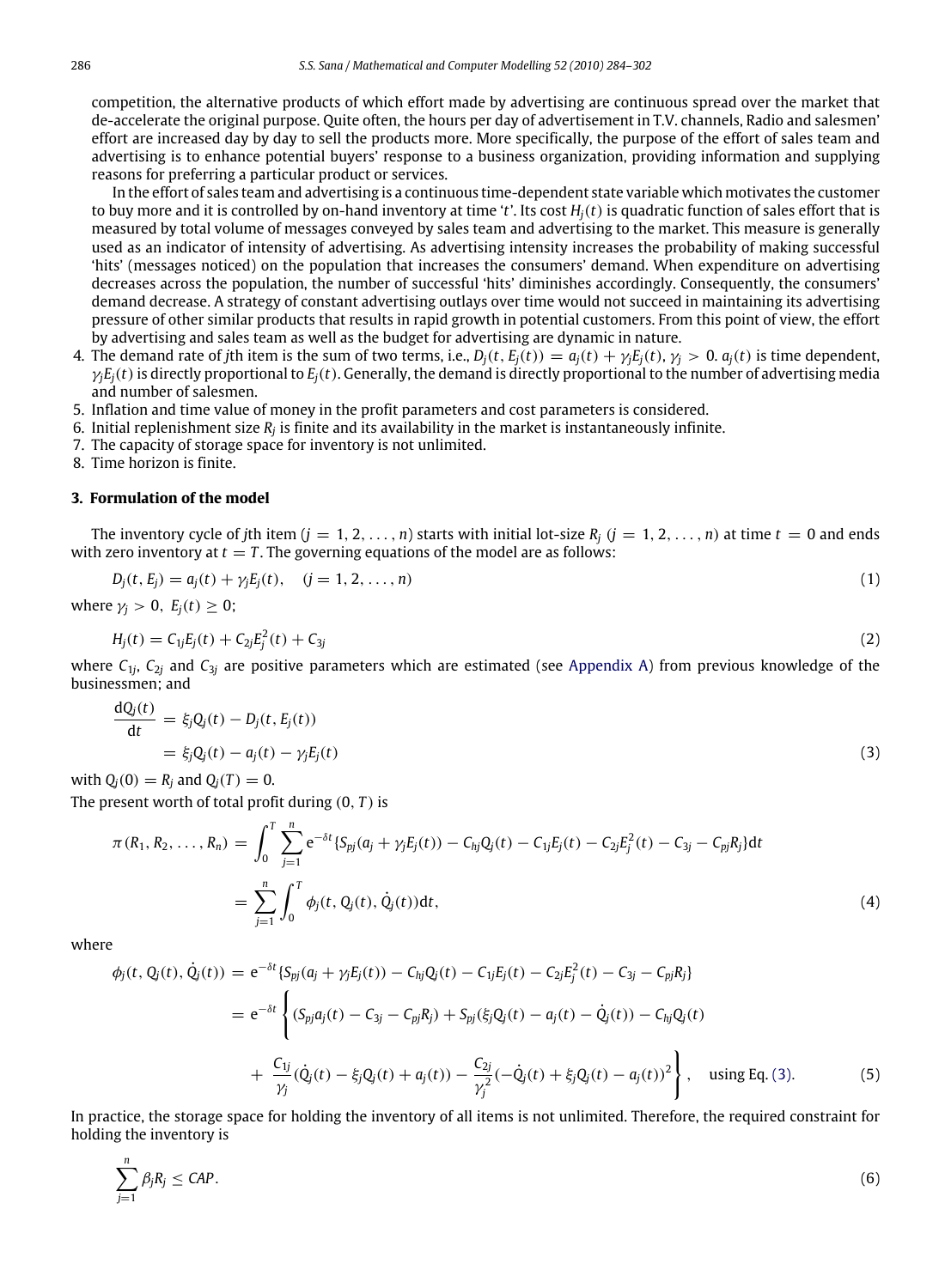Now, our objective is to find the optimal replenishment sizes  $(R_1^*, R_2^*, \ldots, R_n^*)$  such that the net profit  $\pi(R_1, R_2, \ldots, R_n)$ with the constraint  $\sum_{j=1}^{n} \beta_j R_j \leq CAP$  is maximized. Our first attempt is to find the optimal paths  $Q_j(t)$  and  $E_j(t)$ , applying  $\sum$ plying Euler–Lagrange's method, such that the integral of Eq. [\(4\)](#page-2-2) is maximized. Next,  $\pi$  (R<sub>1</sub>, R<sub>2</sub>, . . . , R<sub>n</sub>) with the constraint<br>]=1  $\beta_j$ R<sub>j</sub>  $\leq$  CAP is maximized by Kuhn–Tucker method. Here, our objective fun [Appendix B\)](#page-16-0). Differentiating the function  $\phi_j$  partially with respect to  $\mathrm{Q}_j$  and  $\dot{\mathrm{Q}}_j$ , we have

$$
\frac{\partial \phi_j}{\partial Q_j} = e^{-\delta t} \left\{ S_{pj} \xi_j - C_{hj} - \frac{C_{1j} \xi_j}{\gamma_j} - \frac{2C_{2j} \xi_j}{\gamma_j^2} (-\dot{Q}_j + \xi_j Q_j - a_j) \right\}
$$

and

$$
\frac{\partial \phi_j}{\partial \dot{Q}_j} = e^{-\delta t} \left\{ -S_{pj} + \frac{C_{1j}}{\gamma_j} + \frac{2C_{2j}}{\gamma_j^2} (-\dot{Q}_j + \xi_j Q_j - a_j) \right\}.
$$

Again,

$$
\frac{\mathrm{d}}{\mathrm{d}t}\left(\frac{\partial\phi_j}{\partial\dot{Q}_j}\right)=-\delta\mathrm{e}^{-\delta t}\left\{-S_{pj}+\frac{C_{1j}}{\gamma_j}+\frac{2C_{2j}}{\gamma_j^2}(-\dot{Q}_j+\xi_jQ_j-q_j)\right\}-\frac{2C_{2j}}{\gamma_j^2}(\ddot{Q}_j-\xi_j\dot{Q}_j+\dot{a}_j)\mathrm{e}^{-\delta t}.
$$

The *Euler–Lagrange's* necessary conditions for maximum value of  $\pi$  are (see [Appendix B\)](#page-16-0)

<span id="page-3-0"></span>
$$
\frac{\partial \phi_j}{\partial Q_j} - \frac{d}{dt} \left( \frac{\partial \phi_j}{\partial \dot{Q}_j} \right) = 0, \quad j = 1, 2, \dots, n. \tag{7}
$$

Using the above partial derivatives in Eq. [\(7\),](#page-3-0) we obtain

$$
e^{-\delta t} \left\{ S_{pj} \xi_j - C_{hj} - \frac{C_{1j} \xi_j}{\gamma_j} - \frac{2C_{2j} \xi_j}{\gamma_j^2} (-\dot{Q}_j + \xi_j Q_j - a_j) \right\} + \delta e^{-\delta t} \left\{ -S_{pj} + \frac{C_{1j}}{\gamma_j} + \frac{2C_{2j}}{\gamma_j^2} (-\dot{Q}_j + \xi_j Q_j - a_j) \right\} + \frac{2C_{2j}}{\gamma_j^2} (\ddot{Q}_j - \xi_j \dot{Q}_j + \dot{a}_j) e^{-\delta t} = 0 \n\Rightarrow \frac{2C_{2j}}{\gamma_j^2} \ddot{Q}_j - \frac{2C_{2j}}{\gamma_j^2} \delta \dot{Q}_j - \frac{2C_{2j}}{\gamma_j^2} (\xi_j^2 - \xi_j \delta) Q_j + \left\{ S_{pj} \xi_j - C_{hj} - \frac{C_{1j} \xi_j}{\gamma_j} + \frac{2C_{2j}}{\gamma_j^2} \xi_j a_j + \delta \left( -S_{pj} + \frac{C_{1j}}{\gamma_j} \right) - \frac{2C_{2j}}{\gamma_j^2} \delta a_j + \frac{2C_{2j}}{\gamma_j^2} \dot{a}_j \right\} = 0 \n\Rightarrow \ddot{Q}_j - \delta \dot{Q}_j - (\xi_j^2 - \xi_j \delta) Q_j = -\frac{\gamma_j^2}{2C_{2j}} \left\{ S_{pj} (\xi_j - \delta) - \frac{C_{1j}}{\gamma_j} (\xi_j - \delta) - C_{hj} \right\} - (\xi_j - \delta) a_j - \dot{a}_j, \n\Rightarrow \ddot{Q}_j - \delta \dot{Q}_j - (\xi_j^2 - \xi_j \delta) Q_j = A_j - (\xi_j - \delta) a_j - \dot{a}_j,
$$
\n(8)

where  $A_j = -\frac{\gamma_j^2}{2C_{2j}}\left\{S_{pj}(\xi_j-\delta)-\frac{C_{1j}}{\gamma_j}\right\}$  $\frac{\partial^2 \mathbf{V}_j}{\partial \dot{y}}(\xi_j-\delta)-C_{hj}\}.$ Now, the nonhomogeneous second-order linear scalar equation [\(7\)](#page-3-0) can be written as

$$
L(Q_j) \equiv \ddot{Q}_j(t) - \delta \dot{Q}_j(t) - \xi_j(\xi_j - \delta) Q_j(t) = F_j(t)
$$
\n(9)

where  $F_i(t) = A_i - (\xi_i - \delta) a_i(t) - a_i(t)$  is a continuous function of  $t \in [0, \infty)$ . For convenience, we may use the differential operator notation  $L\equiv\theta^2-\delta\theta-\xi_j(\xi_j-\delta)$ , where  $\theta={\rm d}/{\rm d} t$  is a differential operator. In the case of homogeneous system,  $L(Q_j)=0$ , the auxiliary equations are  $\lambda_j^2-\delta\lambda_j-\xi_j(\xi_j-\delta)=0.$  The roots of these equations are:  $(\lambda_{1j}=\delta-\xi_j,\lambda_{2j}=\xi_j,\,j=1,2$  $1, 2, \ldots, n$ ). Then, the required complementary functions are

$$
Q_{jc} = \begin{cases} Y_{1j}e^{-(\xi_j-\delta)t} + Y_{2j}e^{\xi_j t}, & \text{if } \xi_j \neq \delta/2\\ (\hat{Y}_{1j} + \hat{Y}_{2j}t)e^{\delta t/2}, & \text{if } \xi_j = \delta/2 \end{cases}
$$

where Y $_{1j}$ , Y $_{2j}$ ,  $\hat{Y}_{1j}$  and  $\hat{Y}_{2j}$  are arbitrary constants. For nonhomogeneous system,  $L(Q_j)=F_j(t)\neq 0$ , we can write the particular solutions as

$$
\Psi_j(t) = \int^t G_j(t-s)F_j(s)ds,\tag{10}
$$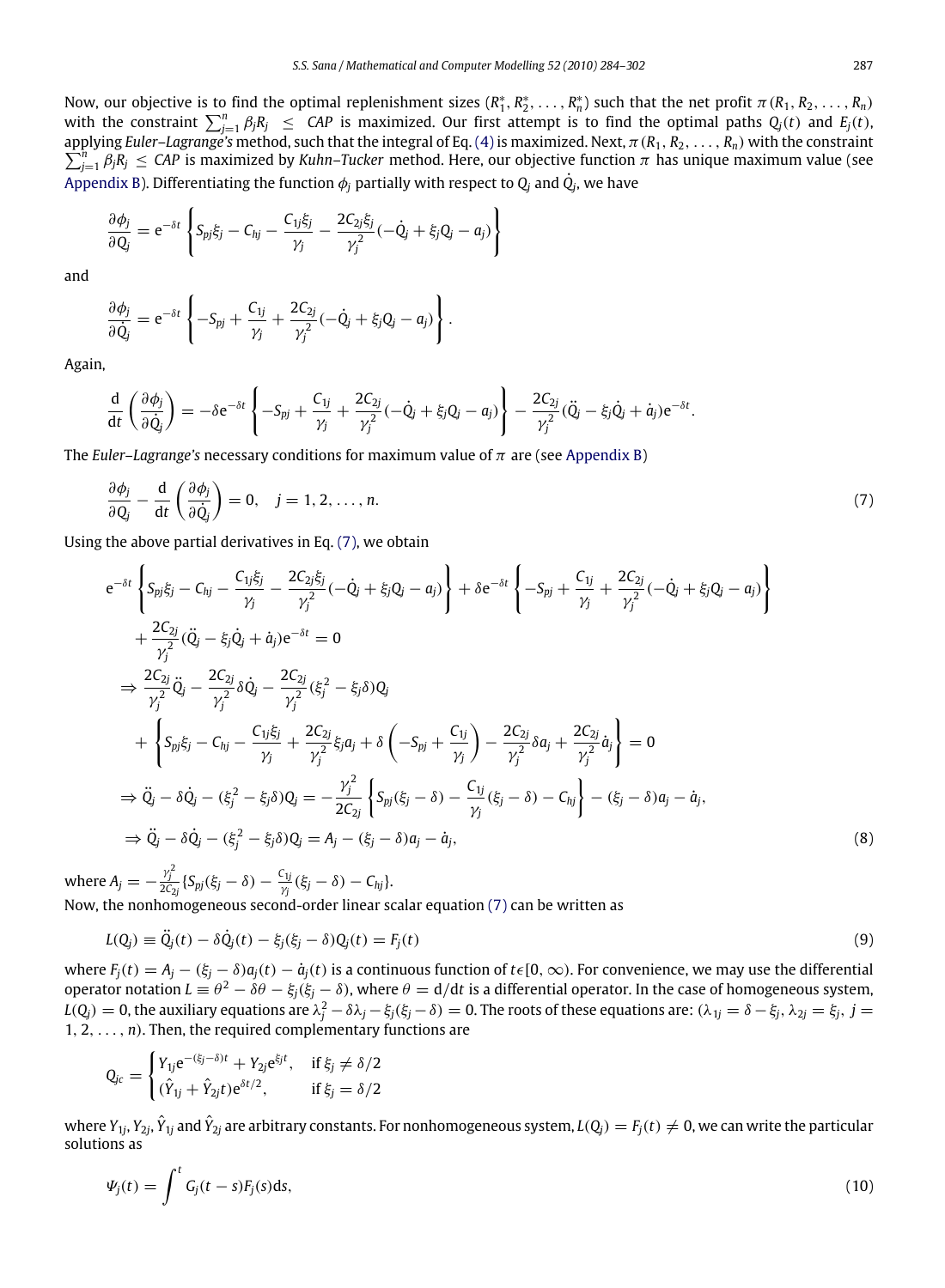using the *Green's function (kernel)*:

$$
G_j(x) = \begin{cases} (e^{\lambda_{1j}x} - e^{\lambda_{2j}x})/(\lambda_{1j} - \lambda_{2j}), & \text{if } \lambda_{1j} \neq \lambda_{2j} \\ xe^{\lambda_{1j}x}, & \text{if } \lambda_{1j} = \lambda_{2j}. \end{cases}
$$

Therefore,

$$
G_j(t-s) = \begin{cases} (e^{-(\xi_j-\delta)(t-s)} - e^{\xi_j(t-s)})/(\delta - 2\xi_j), & \text{if } \xi_j \neq \delta/2\\ (t-s)e^{\delta(t-s)/2}, & \text{if } \xi_j = \delta/2. \end{cases}
$$

Therefore, the complete solutions are

$$
Q_j(t) = \begin{cases} Y_{1j}e^{-(\xi_j - \delta)t} + Y_{2j}e^{\xi_j t} + \psi_j(t), & \text{if } \xi_j \neq \delta/2\\ (\hat{Y}_{1j} + \hat{Y}_{2j}t)e^{\delta t/2} + \psi_j(t), & \text{if } \xi_j = \delta/2. \end{cases}
$$
(11)

Using the boundary conditions  $Q_i(0) = R_i$  and  $Q_i(T) = 0$ , we obtain

$$
Y_{1j} + Y_{2j} + \Psi_j(0) = R_j,
$$
  
\n
$$
Y_{1j}e^{-(\xi_j - \delta)T} + Y_{2j}e^{\xi_j T} + \Psi_j(T) = 0,
$$
  
\n
$$
\hat{Y}_{1j} + \psi_j(0) = R_j,
$$
  
\n
$$
(\hat{Y}_{1j} + \hat{Y}_{2j}T)e^{\delta T/2} + \psi_j(T) = 0.
$$

Solving these, we get

$$
Y_{1j}(R_j) = \frac{\{R_j - \Psi_j(0)\}e^{\xi_j T} + \Psi_j(T)}{e^{\xi_j T} - e^{-(\xi_j - \delta)T}},
$$
  
\n
$$
Y_{2j}(R_j) = -\left[\frac{\{R_j - \Psi_j(0)\}e^{-(\xi_j - \delta)T} + \Psi_j(T)}{e^{\xi_j T} - e^{-(\xi_j - \delta)T}}\right],
$$
  
\n
$$
\hat{Y}_{1j}(R_j) = R_j - \psi_j(0),
$$
  
\n
$$
\hat{Y}_{2j}(R_j) = \frac{\psi_j(0) - R_j - \psi_j(T)e^{-\delta T/2}}{T}.
$$

Therefore, the required optimal paths of  $Q$ <sup>*j*</sup> (*j* = 1, 2, ..., *n*) and  $E$ <sup>*j*</sup> (*j* = 1, 2, ..., *n*) are

$$
Q_j(t) = \begin{cases} Y_{1j}(R_j)e^{-(\xi_j-\delta)t} + Y_{2j}(R_j)e^{\xi_j t} + \Psi_j(t), & (j = 1, 2, ..., n) \text{ if } \xi_j \neq \delta/2\\ (\hat{Y}_{1j}(R_j) + \hat{Y}_{2j}(R_j)t)e^{\delta/2} + \Psi_j(t), & (j = 1, 2, ..., n) \text{ if } \xi_j = \delta/2 \end{cases}
$$
(12)

and

$$
E_j(t) = \frac{1}{\gamma_j} [\xi_j Q_j - \dot{Q}_j - a_j]
$$
  
= 
$$
\begin{cases} \frac{1}{\gamma_j} [(2\xi_j - \delta)Y_{1j}(R_j)e^{-(\xi_j - \delta)t} + \xi_j \psi_j(t) - \dot{\psi}_j(t) - a_j], & \text{if } \xi_j \neq \delta/2\\ \frac{1}{\gamma_j} \left[ -\hat{Y}_{2j}(R_j)e^{\delta/2} + \frac{\delta}{2} \psi_j(t) - \dot{\psi}_j(t) - a_j \right], & \text{if } \xi_j = \delta/2 \end{cases}
$$
(13)

respectively. For ameliorating items,  $\xi_j = \xi_{1j}$  must belong to the open interval ( $\delta$ , 1) for feasibility of the model. In the case of deteriorating items, ξ*<sup>j</sup>* = −ξ<sup>1</sup>*<sup>j</sup>* where ξ<sup>1</sup>*<sup>j</sup>* must be positive for feasibility of the model as well as real situation. Substituting the values of  $E_j$  ( $j = 1, 2, ..., n$ ) and  $Q_j$  ( $j = 1, 2, ..., n$ ) for  $\xi_j \neq \delta/2$  in the Eq. [\(4\),](#page-2-2) we have

$$
\pi(R_1, R_2, \dots, R_n) = \sum_{j=1}^n \int_0^T e^{-\delta t} \{ S_{pj}(a_j + \gamma_j E_j) - C_{hj} Q_j - C_{1j} E_j - C_{2j} E_j^2 - C_{3j} - C_{pj} R_j \} dt
$$
  
\n
$$
= \sum_{j=1}^n \int_0^T e^{-\delta t} \{ (S_{pj} a_j - C_{3j} - C_{pj} R_j) + (S_{pj} \gamma_j - C_{1j}) E_j - C_{2j} E_j^2 - C_{hj} Q_j \} dt
$$
  
\n
$$
= \sum_{j=1}^n \int_0^T e^{-\delta t} \left[ (S_{pj} a_j - C_{3j} - C_{pj} R_j) + (S_{pj} \gamma_j - C_{1j}) \frac{1}{\gamma_j} \{ (2 \xi_j - \delta) Y_{1j} e^{-(\xi_j - \delta)t} + \xi_j \psi_j - \psi_j - a_j \} \right]
$$
  
\n
$$
- \frac{C_{2j}}{\gamma_j^2} \{ (2 \xi_j - \delta) Y_{1j} e^{-(\xi_j - \delta)t} + \xi_j \psi_j - \psi_j - a_j \}^2 - C_{hj} \{ Y_{1j} e^{-(\xi_j - \delta)t} + Y_{2j} e^{\xi_j t} + \psi_j \} \right] dt
$$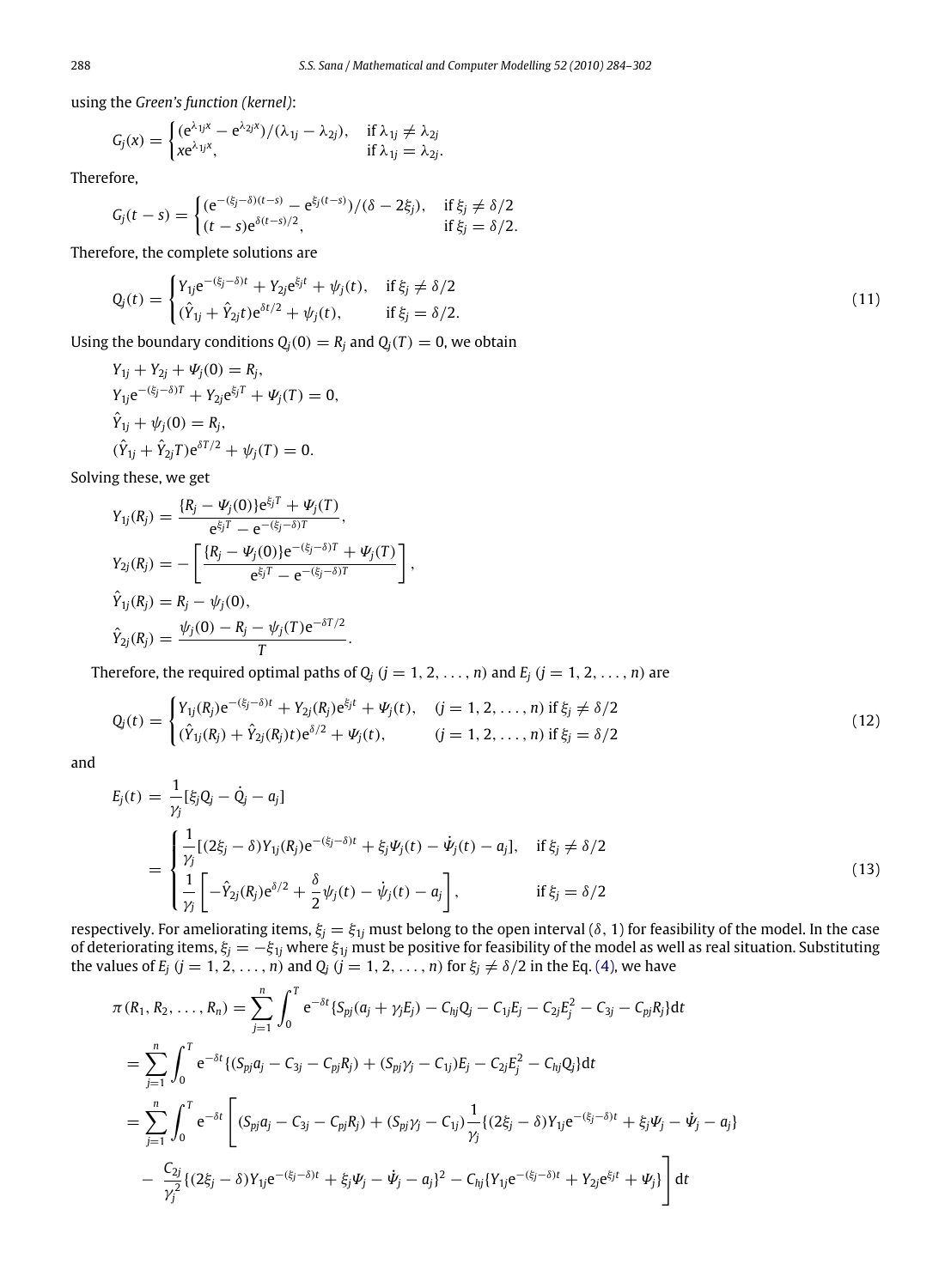$$
= \sum_{j=1}^{n} S_{pj} \int_{0}^{T} a_{j}(t) e^{-\delta t} dt - \frac{(1 - e^{-\delta T})}{\delta} \sum_{j=1}^{n} (C_{3j} + C_{pj}R_{j}) + \sum_{j=1}^{n} (S_{pj}\gamma_{j} - C_{1j})(2\xi_{j} - \delta)(1 - e^{-\xi_{j}T}) \frac{Y_{1j}(R_{j})}{\xi_{j}} + \sum_{j=1}^{n} \left(\frac{S_{pj}\gamma_{j} - C_{1j}}{\gamma_{j}}\right) \int_{0}^{T} (\xi_{j}\Psi_{j}(t) - \dot{\Psi}_{j}(t) - a_{j}(t)) e^{-\delta t} dt - \sum_{j=1}^{n} C_{hj}(1 - e^{-\xi_{j}T}) \frac{Y_{1j}(R_{j})}{\xi_{j}} - \sum_{j=1}^{n} C_{hj}(e^{(\xi_{j} - \delta)T} - 1) \frac{Y_{2j}(R_{j})}{\xi_{j} - \delta} - \sum_{j=1}^{n} C_{hj} \int_{0}^{T} \Psi_{j}(t) e^{-\delta t} dt - \sum_{j=1}^{n} C_{2j}(2\xi_{j} - \delta) \left(\frac{Y_{1j}(R_{j})}{\gamma_{j}}\right)^{2} \{1 - e^{-(2\xi_{j} - \delta)T}\} - \sum_{j=1}^{n} \frac{C_{2j}}{\gamma_{j}^{2}} \int_{0}^{T} {\{\xi_{j}^{2}\Psi_{j}^{2}(t) + \dot{\Psi}_{j}^{2}(t) + a_{j}^{2}(t) - 2\xi_{j}\Psi_{j}(t)\dot{\Psi}_{j}(t) - 2\xi_{j}a_{j}(t)\Psi_{j}(t) + 2\dot{\Psi}_{j}(t)a_{j}(t)\} e^{-\delta t} dt - 2\sum_{j=1}^{n} C_{2j}(2\xi_{j} - \delta) \left(\frac{Y_{1j}(R_{j})}{\gamma_{j}^{2}}\right) \xi_{j} \int_{0}^{T} \Psi_{j}(t) e^{-\xi_{j}t} dt + 2\sum_{j=1}^{n} C_{2j}(2\xi_{j} - \delta) \left(\frac{Y_{1j}(R_{j})}{\gamma_{j}^{2}}\right) \int_{0}^{T} \dot{\Psi}_{j}(t) e^{-\xi_{j}t} dt + 2\sum_{j=
$$

Similarly, we may obtain  $\pi$  ( $R_1, R_2, \ldots, R_n$ ) for  $\xi_j = \delta/2$ . Now, we have to maximize  $\pi$  ( $R_1, R_2, \ldots, R_n$ ) such that  $\sum_{j=1}^n \beta_j R_j CAP \leq 0$ . The problem is solved here by *Kuhn–Tucker* method. This method gives us the following conditions:

<span id="page-5-0"></span>
$$
\frac{\partial \pi}{\partial R_j} - \lambda = 0, \quad (j = 1, 2, \dots, n); \tag{14}
$$

$$
\lambda \left( \sum_{j=1}^{n} \beta_j R_j - \mathsf{CAP} \right) = 0; \tag{15}
$$

<span id="page-5-1"></span>
$$
\lambda \geq 0. \tag{16}
$$

The Eq. [\(14\)](#page-5-0) gives us

$$
-C_{pj}\frac{(1-e^{-\delta T})}{\delta} + \frac{(S_{pj}\gamma_j - C_{1j})(2\xi_j - \delta)(e^{\xi_j T} - 1)}{\xi_j(e^{\xi_j T} - e^{-(\xi_j - \delta)T})} - \frac{C_{hj}(e^{\xi_j T} - 1)}{\xi_j(e^{\xi_j T} - e^{-(\xi_j - \delta)T})} + \frac{C_{hj}(1 - e^{-(\xi_j - \delta)T})}{\xi_j(e^{\xi_j T} - e^{-(\xi_j - \delta)T})}
$$
  
\n
$$
- \frac{2C_{2j}(2\xi_j - \delta)(1 - e^{-(2\xi_j - \delta)T})}{\gamma_j^2(e^{\xi_j T} - e^{-(\xi_j - \delta)T})} \{(R_j - \Psi_j(0))e^{-(\xi_j - \delta)T} + \Psi_j(T)\}
$$
  
\n
$$
- \frac{2C_{2j}(2\xi_j - \delta)e^{\xi_j T}}{\gamma_j^2(e^{\xi_j T} - e^{-(\xi_j - \delta)T})} \left\{\xi_j \int_0^T \Psi_j(t)e^{-\xi_j t}dt - \int_0^T \Psi_j(t)e^{-\xi_j t}dt - \int_0^T a_j(t)e^{-\xi_j t}dt\right\} - \lambda\beta_j = 0,
$$
  
\n
$$
\Rightarrow \frac{2C_{2j}(2\xi_j - \delta)(1 - e^{-(2\xi_j - \delta)T})}{\gamma_j^2(e^{\xi_j T} - e^{-(\xi_j - \delta)T})^2} \{(R_j - \Psi_j(0))e^{-(\xi_j - \delta)T} + \Psi_j(T)\}
$$
  
\n
$$
= -C_{pj}\frac{(1 - e^{-\delta T})}{\delta} + \frac{(S_{pj}\gamma_j - C_{1j})(2\xi_j - \delta)(e^{\xi_j T} - 1)}{\xi_j(e^{\xi_j T} - e^{-(\xi_j - \delta)T})} + \frac{C_{hj}(2 - e^{\xi_j T} - e^{-(\xi_j - \delta)T})}{\xi_j(e^{\xi_j T} - e^{-(\xi_j - \delta)T})}
$$
  
\n
$$
- \frac{2C_{2j}(2\xi_j - \delta)e^{\xi_j T}}{\gamma_j^2(e^{\xi_j T} - e^{-(\xi_j - \delta)T})} \left\{\xi_j \int_0^T \Psi_j(t)e^{-\xi_j t}dt - \int_0^T \Psi_j(t)e^{-\xi_j t}dt
$$

After simplification, it reduces to

$$
R_{j} = \Psi_{j}(0)\left\{1 - e^{(3\xi_{j} - \delta)T}\right\} + \Psi_{j}(T)\left\{e^{(2\xi_{j} - \delta)T} - e^{(\xi_{j} - \delta)T}\right\} + \frac{\gamma_{j}^{2}(e^{\xi_{j}T} - e^{-(\xi_{j} - \delta)T})^{2}}{2C_{2j}(2\xi_{j} - \delta)(1 - e^{-(2\xi_{j} - \delta)T})e^{-(\xi_{j} - \delta)T}}\left[-C_{pj}\frac{(1 - e^{-\delta T})^{2}}{\delta}\right] + \frac{(S_{pj}\gamma_{j} - C_{1j})(2\xi_{j} - \delta)(e^{\xi_{j}T} - 1)}{\xi_{j}(e^{\xi_{j}T} - e^{-(\xi_{j} - \delta)T})} + \frac{C_{hj}(2 - e^{\xi_{j}T} - e^{-(\xi_{j} - \delta)T})}{\xi_{j}(e^{\xi_{j}T} - e^{-(\xi_{j} - \delta)T})}\right\} + e^{(3\xi_{j} - \delta)T}\left\{\int_{0}^{T} a_{j}(t)e^{-\xi_{j}t}dt + \lambda \beta_{j}\right\}.
$$

Case 1. When the first parts of the demands  $D_j$   $(j = 1, 2, ..., n)$  are  $a_j(t) = d_{1j} + d_{2j}t + d_{3j}t^2$ .

This trend in demand applies to some established products (like essential commodities, seasonal goods, etc.) having a demand rate steadily increasing or accelerating over time with the increase of customers. On the other hand, the demand rate of some products (like off-seasonal goods, obsolete items, etc.) steadily decreases or de-accelerates over time with the decrease of customers. We have  $d_{1j} > 0$ ,  $d_{2j} > 0$ ,  $d_{3j} > 0$  for increasing demands and  $d_{1j} > 0$ ,  $d_{2j} < 0$ ,  $d_{3j} < 0$  for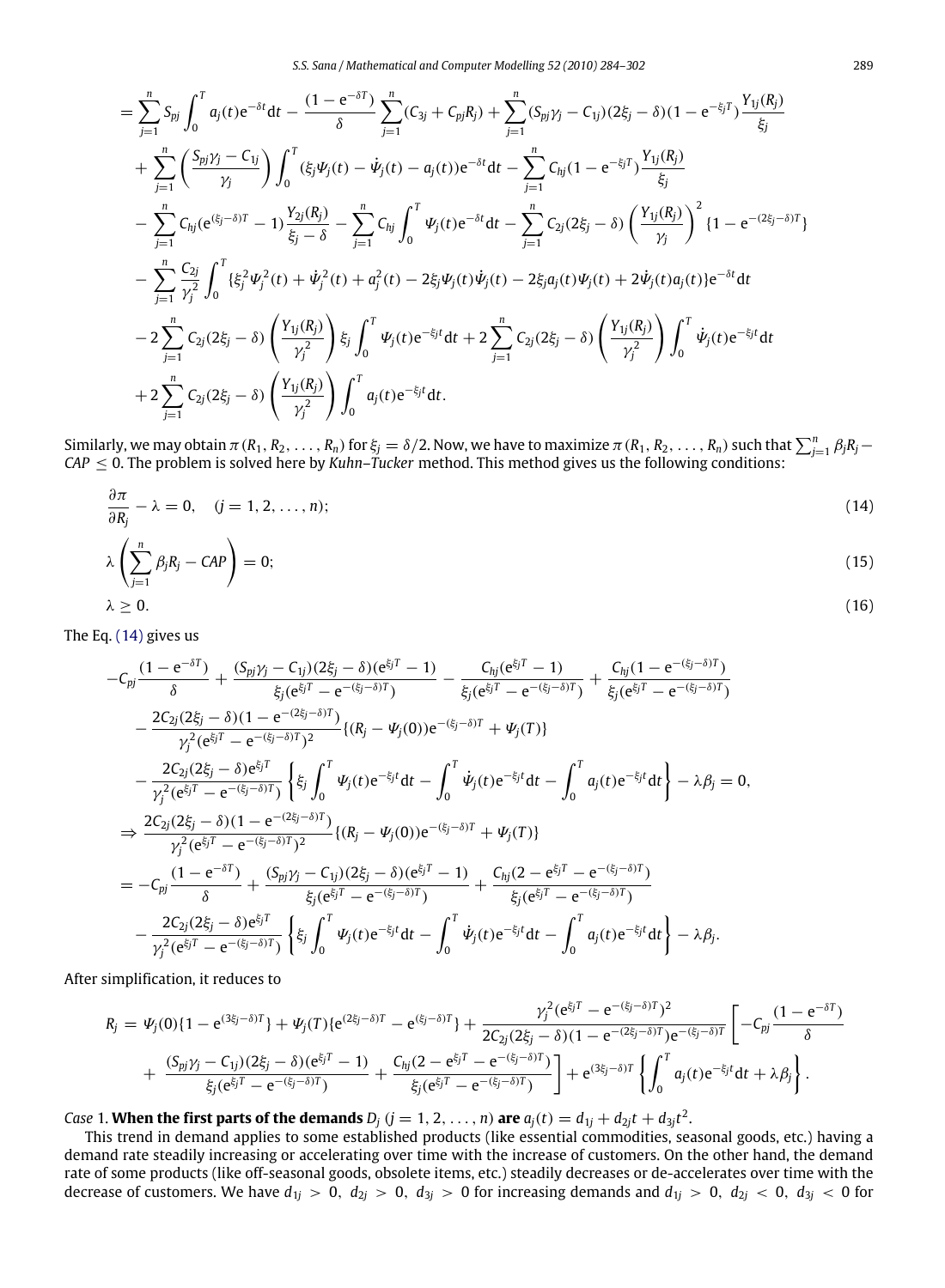decreasing demands. When  $\xi_j \neq \delta/2$ , the particular integrals are

$$
\Psi_{j}(t) = \int^{t} G_{j}(t-s)F_{j}(s)ds
$$
\n
$$
= \frac{1}{\delta - 2\xi_{j}} \int^{t} \{e^{-(\xi_{j}-\delta)(t-s)} - e^{\xi_{j}(t-s)}\} \{A_{j} - (\xi_{j} - \delta)a_{j}(s) - \dot{a}_{j}(s)\}ds
$$
\n
$$
= \frac{1}{\delta - 2\xi_{j}} \left[ (A_{j} - (\xi_{j} - \delta)d_{1j} - d_{2j}) \left\{ e^{-(\xi_{j}-\delta)t} \int^{t} e^{(\xi_{j}-\delta)s} ds - e^{\xi_{j}t} \int^{t} e^{-\xi_{j}s} ds \right\} - ((\xi_{j} - \delta)d_{2j} + 2d_{3j}) \left\{ e^{-(\xi_{j}-\delta)t} \int^{t} e^{(\xi_{j}-\delta)s} sds - e^{\xi_{j}t} \int^{t} e^{-\xi_{j}s} sds \right\}
$$
\n
$$
- (\xi_{j} - \delta)d_{3j} \left\{ e^{-(\xi_{j}-\delta)t} \int^{t} e^{(\xi_{j}-\delta)s} s^{2} ds - e^{\xi_{j}t} \int^{t} e^{-\xi_{j}s} s^{2} ds \right\}
$$
\n
$$
= \frac{1}{\delta - 2\xi_{j}} \left[ (A_{j} - (\xi_{j} - \delta)d_{1j} - d_{2j}) \left( \frac{1}{\xi_{j}-\delta} + \frac{1}{\xi_{j}} \right) - ((\xi_{j} - \delta)d_{2j} + 2d_{3j}) \left\{ \frac{t}{\xi_{j}-\delta} - \frac{1}{(\xi_{j}-\delta)^{2}} + \frac{t}{\xi_{j}} + \frac{1}{\xi_{j}^{2}} \right\}
$$
\n
$$
- (\xi_{j} - \delta)d_{3j} \left\{ \frac{t^{2}}{\xi_{j}-\delta} - \frac{2t}{(\xi_{j}-\delta)^{2}} + \frac{2}{(\xi_{j}-\delta)^{3}} \right\} + (\xi_{j} - \delta)d_{3j} \left\{ - \frac{t^{2}}{\xi_{j}} - \frac{2t}{\xi_{j}^{2}} - \frac{2t}{\xi_{j}^{3}} \right\}
$$
\n
$$
= -\left[ A_{j} - (\xi_{j} - \delta)d_{1j}
$$

When  $\xi_j = \delta/2$ , the particular integrals are

$$
\Psi_{j}(t) = \int^{t} G_{j}(t-s)F_{j}(s)ds
$$
\n
$$
= \int^{t} (t-s)e^{\delta(t-s)/2} \{A_{j} - (\xi_{j} - \delta) d_{1j} - d_{2j} - \{(\xi_{j} - \delta) d_{2j} + 2d_{3j}\} s - (\xi_{j} - \delta) d_{3j}s^{2}\}ds
$$
\n
$$
= \left[te^{\delta t/2} \int^{t} e^{-\delta s/2} \{A_{j} - (\xi_{j} - \delta) d_{1j} - d_{2j} - \{(\xi_{j} - \delta) d_{2j} + 2d_{3j}\} s - (\xi_{j} - \delta) d_{3j}s^{2}\}ds
$$
\n
$$
- e^{\delta t/2} \int^{t} e^{-\delta s/2} \{ (A_{j} - (\xi_{j} - \delta) d_{1j} - d_{2j}) s - ((\xi_{j} - \delta) d_{2j} + 2d_{3j}) s^{2} - (\xi_{j} - \delta) d_{3j}s^{3}\}ds \right]
$$
\n
$$
= (A_{j} - (\xi_{j} - \delta) d_{1j} - d_{2j})te^{\delta t/2} \int^{t} e^{-\delta s/2} ds - ((\xi_{j} - \delta) d_{2j} + 2d_{3j})te^{\delta t/2} \int^{t} e^{-\delta s/2} sds
$$
\n
$$
- (\xi_{j} - \delta) d_{3j}te^{\delta t/2} \int^{t} e^{-\delta s/2} s^{2} ds - (A_{j} - (\xi_{j} - \delta) d_{1j} - d_{2j})te^{\delta t/2} \int^{t} e^{-\delta s/2} sds
$$
\n
$$
+ ((\xi_{j} - \delta) d_{2j} + 2d_{3j})e^{\delta t/2} \int^{t} e^{-\delta s/2} s^{2} ds + (\xi_{j} - \delta) d_{3j}e^{\delta t/2} \int^{t} e^{-\delta s/2} s^{3} ds
$$
\n
$$
= (A_{j} - (\xi_{j} - \delta) d_{1j} - d_{2j})te^{\delta t/2} \left( -\frac{2}{\delta}e^{-\delta t/2} \right) - ((\xi_{j} - \delta) d_{2j} + 2d_{3j})te^{\delta t/2} \left(
$$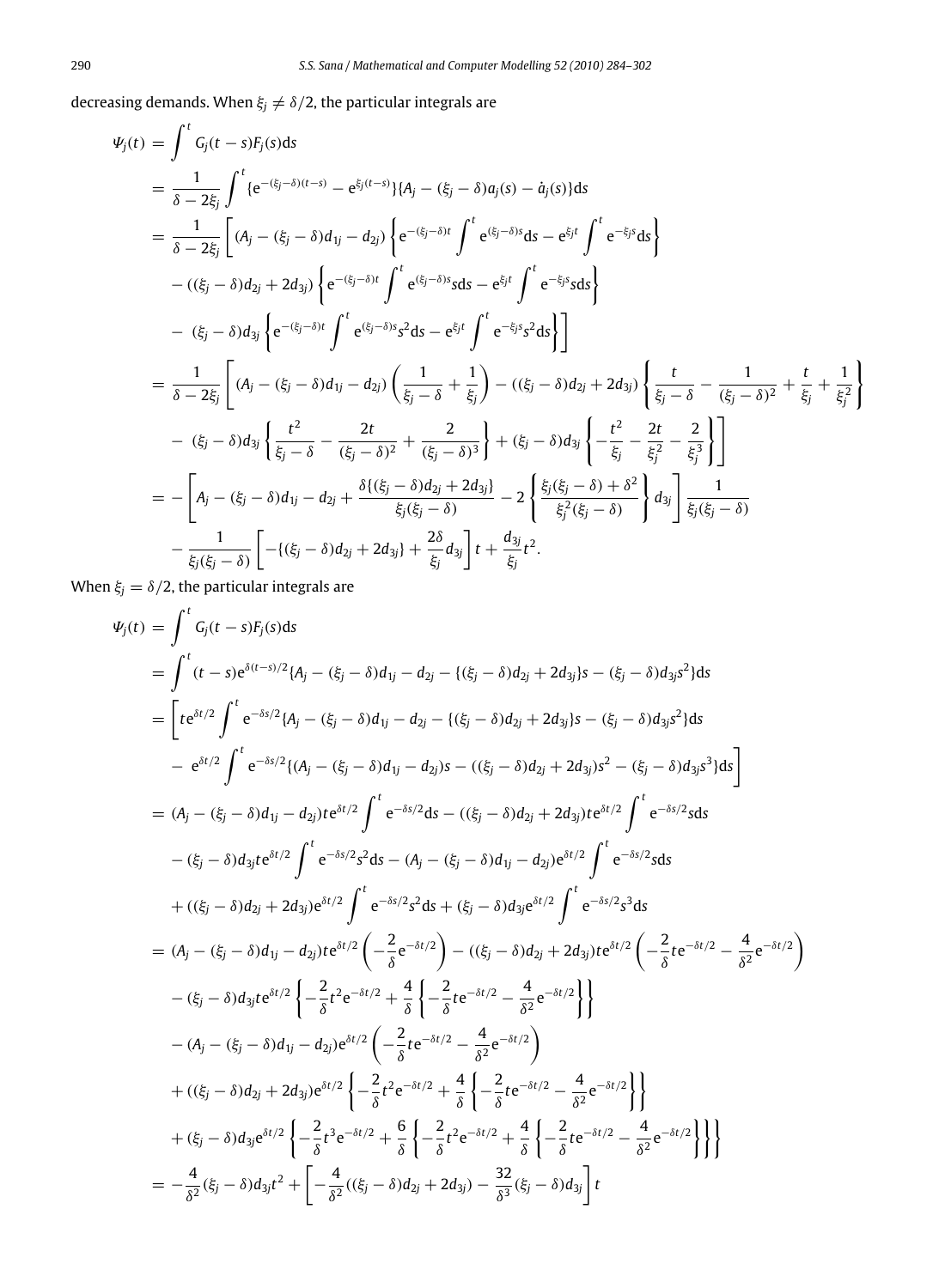$$
+\left[\frac{4}{\delta^2}(A_j-(\xi_j-\delta)d_{1j}-d_{2j})-\frac{16}{\delta^3}((\xi_j-\delta)d_{2j}+2d_{3j})-\frac{96}{\delta^4}(\xi_j-\delta)d_{3j}\right].
$$

### *Case* 2. **When the first parts of the demands**  $D_i$  ( $j = 1, 2, ..., n$ ) are varying exponentially with time *t*.

Generally, some products (like new computer chips, new spare parts of aeroplanes, new electronic chips, etc.), the demand rate is likely to increase very fast, almost exponentially, with time while in the case of some other products (e.g., spare parts of obsolete machines, off-seasonal goods, etc.), the demand rate is expected to decrease very fast, almost exponentially, with time. In this case, demand rates are  $a_j(t) = u_j e^{v_j t}$ ,  $v_j > 0$  or  $v_j < 0$ . When  $\xi_j \neq \delta/2$ ,  $v_j \neq \xi_j$  and  $v_j \neq \delta - \xi_j$ , the particular integrals are

$$
\Psi_{j}(t) = \int^{t} G_{j}(t-s)F_{j}(s)ds
$$
\n
$$
= \frac{1}{\delta - 2\xi_{j}} \int^{t} \{e^{-(\xi_{j}-\delta)(t-s)} - e^{\xi_{j}(t-s)}\}\{A_{j} - (\xi_{j} - \delta + v_{j})u_{j}e^{v_{j}s}\}ds
$$
\n
$$
= \frac{1}{\delta - 2\xi_{j}} \left[A_{j} \left\{e^{-(\xi_{j}-\delta)t} \int^{t} e^{(\xi_{j}-\delta)s}ds - e^{\xi_{j}t} \int^{t} e^{-\xi_{j}s}ds\right\}\right]
$$
\n
$$
- (\xi_{j} - \delta + v_{j})u_{j} \left\{e^{-(\xi_{j}-\delta)t} \int^{t} e^{(\xi_{j}-\delta+v_{j})s}ds - e^{\xi_{j}t} \int^{t} e^{(v_{j}-\xi_{j})s}ds\right\}\right]
$$
\n
$$
= \frac{1}{\delta - 2\xi_{j}} \left[A_{j} \left(\frac{1}{\xi_{j}-\delta} + \frac{1}{\xi_{j}}\right) - (\xi_{j} - \delta + v_{j})u_{j} \left(\frac{1}{\xi_{j}-\delta+v_{j}} - \frac{1}{v_{j}-\xi_{j}}\right)e^{v_{j}t}\right]
$$
\n
$$
= -\frac{A_{j}}{\xi_{j}(\xi_{j}-\delta)} - \frac{u_{j}}{v_{j}-\xi_{j}}e^{v_{j}t}.
$$

When  $\xi_j \neq \delta/2$ ,  $v_j = \xi_j$  and  $v_j \neq \delta - \xi_j$ , the particular integrals are

$$
\psi_j(t) = -\frac{A_j}{\xi_j(\xi_j-\delta)} + \frac{u_j}{2v_j-\delta} \{1-(2v_j-\delta)t\} e^{v_j t}.
$$

When  $\xi_j \neq \delta/2$ ,  $v_j \neq \xi_j$  and  $v_j = \delta - \xi_j$ , the particular integrals are

$$
\psi_j(t) = -\frac{A_j}{\xi_j(\xi_j - \delta)}.
$$

When  $\xi_j = \delta/2$  and  $v_j \neq \delta/2$ , the particular integrals are

$$
\psi_j(t) = \int_0^t \{ (t-s)e^{\delta(t-s)/2} \} \{ A_j - (\xi_j - \delta + v_j) u_j e^{v_j s} \} ds
$$
  
=  $\frac{4}{\delta^2} A_j + \frac{2u_j}{\delta - 2v_j} e^{v_j t}.$ 

When  $\xi_j = \delta/2$  and  $v_j = \delta/2$ , the particular integrals are

$$
\psi_j(t) = \int_0^t (t - s)e^{\delta(t - s)/2} A_j ds
$$

$$
= \frac{4}{\delta^2} A_j.
$$

#### <span id="page-7-0"></span>**4. Numerical example**

<span id="page-7-1"></span>**Example 1.1.** Let us consider two items only, i.e.,  $j = 1, 2$ . The first item is ameliorating and demand increases with time with the parameter values in appropriate units such that  $\xi_1 = 0.08$ ,  $r = 0.16$ ,  $i = 0.14$ ,  $S_{p1} = 90.0$ ,  $C_{p1} = 50.0$ ,  $C_{h1} =$ 0.5,  $C_{11} = 0.5$ ,  $C_{21} = 0.2$ ,  $C_{31} = 25.0$ ,  $T = 1$ ,  $d_{11} = 100$ ,  $d_{21} = 10$ ,  $d_{31} = 40$ ,  $\beta_1 = 4.0$ ,  $\gamma_1 = 0.4$ ,  $CAP = 1500$ . The second item is deteriorating and demand increases with time with parameter values:  $\xi_2 = -0.05$ ,  $S_{p2} = 100.0$ ,  $C_{p2} =$ 75.0,  $C_{h2} = 0.25$ ,  $C_{12} = 0.6$ ,  $C_{22} = 0.3$ ,  $C_{32} = 30.0$ ,  $d_{12} = 90$ ,  $d_{22} = 20$ ,  $d_{32} = 50$ ,  $\beta_2 = 9.0$ ,  $\gamma_2 = 0.5$ . The optimal solutions, by *Kuhn–Tucker* method, are found to be  $\{R_1^* = 128.366, R_2^* = 129.218, \lambda = 0\}$  and  $\{R_1^* = 122.121, R_2^* =$ 112.391,  $\lambda = 4.22324$ }. The first solution does not satisfy the constraint but the second solution satisfies the capacity constraints. So the required optimal solution is  $R_1^* = 122.121$ ,  $R_2^* = 112.391$ ,  $\lambda = 4.22324$ } with profit  $\pi^* = 7538.72$ .

<span id="page-7-2"></span>**Example 1.2.** When both the items are ameliorating, and demand of first item decreases with time and the other increases with time, we consider the parameter values:  $\xi_1 = 0.08$ ,  $r = 0.16$ ,  $i = 0.14$ ,  $S_{p1} = 90.0$ ,  $C_{p1} = 50.0$ ,  $C_{h1} = 0.5$ ,  $C_{11} =$ 0.5,  $C_{21} = 0.2$ ,  $C_{31} = 25.0$ ,  $T = 1$ ,  $d_{11} = 100$ ,  $d_{21} = -10$ ,  $d_{31} = -40$ ,  $\beta_1 = 4.0$ ,  $\gamma_1 = 0.4$ ,  $CAP = 1200$ ,  $\xi_2 = 0.05$ ,  $S_{p2} = 0.05$ 100.0,  $C_{p2} = 75.0$ ,  $C_{h2} = 0.25$ ,  $C_{12} = 0.6$ ,  $C_{22} = 0.3$ ,  $C_{32} = 30.0$ ,  $d_{12} = 90$ ,  $d_{22} = 20$ ,  $d_{32} = 50$ ,  $\beta_2 = 9.0$ ,  $\gamma_2 = 0.5$ . In this case, the optimal solutions are  $\{R_1^* = 94.0161, R_2^* = 123.884, \lambda = 0\}$  and  $\{R_1^* = 82.7958, R_2^* = 96.5352, \lambda = 7.58865\}$ .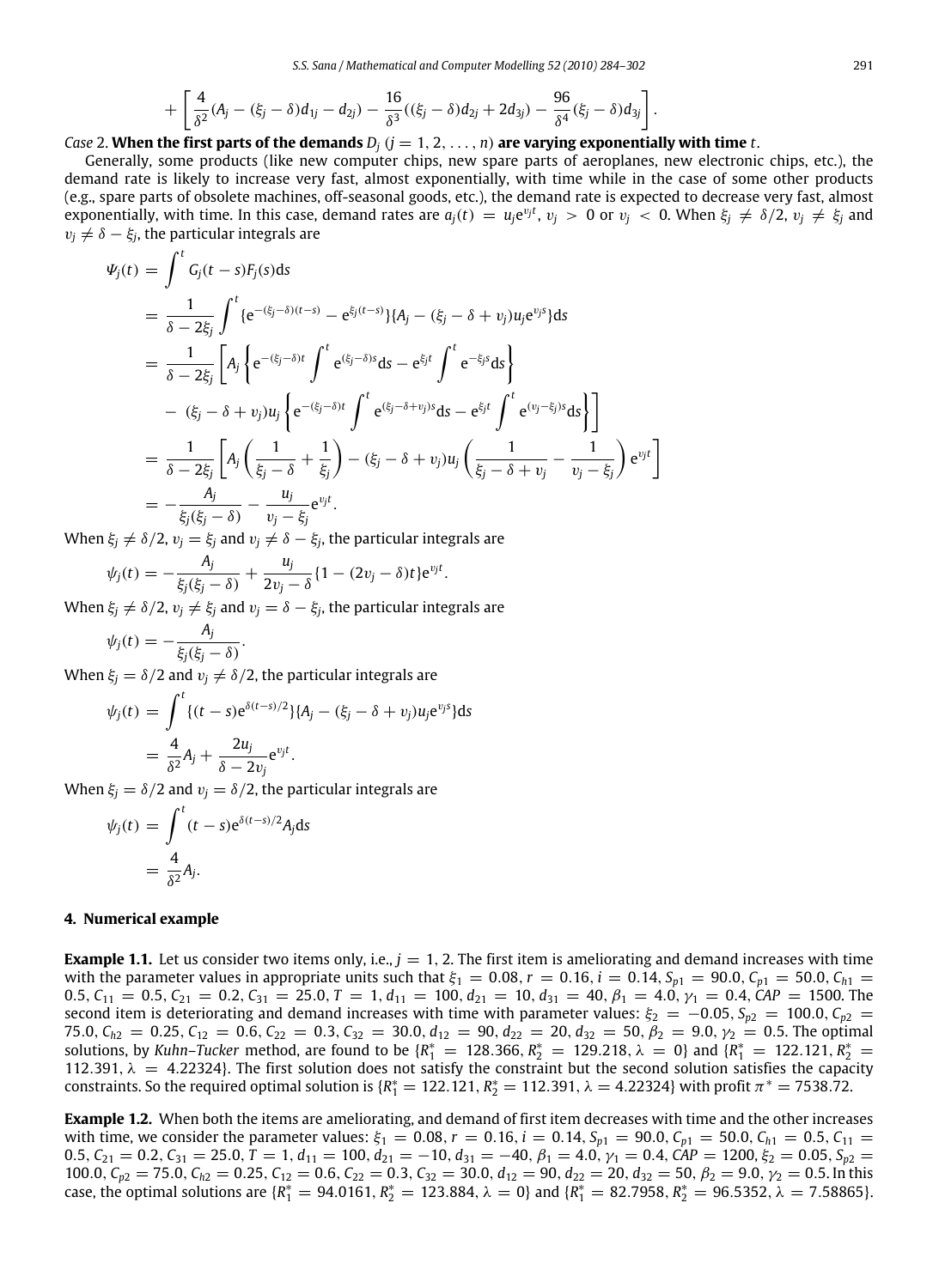<span id="page-8-1"></span>

**Fig. 1.1a.** Inventory and demand of the item 1 versus time.

The first solution does not satisfy the constraint but the second solution satisfies the capacity constraint. So the required optimal solution is { $R_1^* = 82.7958$ ,  $R_2^* = 96.5352$ ,  $λ = 7.58865$ } with profit  $π^* = 5781.12$ .

<span id="page-8-2"></span>**Example 1.3.** When both items are deteriorating, and demand of first item decreases with time and that of the other increases with time, we consider the parameter values:  $\xi_1 = -0.09$ ,  $r = 0.16$ ,  $i = 0.14$ ,  $S_{p1} = 90.0$ ,  $C_{p1} = 50.0$ ,  $C_{h1} =$ 0.5,  $C_{11} = 0.5$ ,  $C_{21} = 0.2$ ,  $C_{31} = 25.0$ ,  $T = 1$ ,  $d_{11} = 100$ ,  $d_{21} = -10$ ,  $d_{31} = -40$ ,  $\beta_1 = 4.0$ ,  $\gamma_1 = 0.4$ ,  $CAP = 1200$ ,  $\xi_2 = -0.05$ ,  $S_{p2} = 100.0$ ,  $C_{p2} = 75.0$ ,  $C_{h2} = 0.25$ ,  $C_{12} = 0.6$ ,  $C_{22} = 0.3$ ,  $C_{32} = 30.0$ ,  $d_{12} = 90$ ,  $d_{22} = 20$ ,  $d_{32} = 50$ ,  $\beta_2 = 20$ 9.0,  $γ_2 = 0.5$ . In this case, the optimal solutions are  ${R_1^* = 100.177, R_2^* = 129.218, λ = 0}$  and  ${R_1^* = 85.1775, R_2^* = 129.218}$ 95.4767,  $\lambda = 8.4685$ }. The first solution does not satisfy the constraint but the second solution satisfies the capacity constraint. So the required optimal solution is  $\{R_1^* = 85.1775, R_2^* = 95.4767, \lambda = 8.4685\}$  with profit  $\pi^* = 4436.02$ .

<span id="page-8-3"></span>**Example 1.4.** When demands of the items vary linearly over time with capacity constraint 1700 square units, then  $d_{31} = 0$ and  $d_{32} = 0$ . In this case, the required solution of [Examples 1.1–1.3](#page-7-1) are  $\{R_1^* = 114.444, R_2^* = 111.913, \pi^* = 6092.87\}$ ,  ${R_1^* = 106.91, R_2^* = 107.83, \pi^* = 6973.14}$  and  ${R_1^* = 116.392, R_2^* = 111.913, \pi^* = 6968.31}$  respectively.

<span id="page-8-4"></span>**Example 2.1.** Let both the items be ameliorating with the following parameter values in appropriate units:  $\xi_1 = 0.25$ ,  $r =$ 0.16,  $i = 0.14$ ,  $S_{p1} = 150$ ,  $C_{p1} = 90.0$ ,  $C_{h1} = 0.5$ ,  $C_{11} = 0.5$ ,  $C_{21} = 0.2$ ,  $C_{31} = 25.0$ ,  $T = 1$ ,  $u_1 = 50$ ,  $v_1 = 0.2$ ,  $\beta_1 =$  $4.0, \gamma_1 = 0.4, \text{ CAP} = 800, \xi_2 = 0.30, S_{p2} = 200.0, C_{p2} = 150.0, C_{h2} = 0.9, C_{12} = 0.6, C_{22} = 0.3, C_{32} = 30.0, u_2 = 0.0, C_{p3} = 0.0, C_{p4} = 0.0, C_{p5} = 0.0, C_{p6} = 0.0, C_{p7} = 0.0, C_{p8} = 0.0, C_{p9} = 0.0, C_{p0} = 0.0, C_{p0} = 0.0, C_{p1}$  $40, v_2 = −0.35, β_2 = 9.0, γ_2 = 0.5$ . In this case the optimal solution is  $\{R_1^* = 73.03, R_2^* = 53.8811\}$  with profit  $\pi^* = 6702.89.$ 

<span id="page-8-0"></span>**Example 2.2.** Let the first item be ameliorating and demand increases over time, and the second item is deteriorating and demand decreases with time with the following parameter values in appropriate units:  $\xi_1 = 0.4$ ,  $r = 0.16$ ,  $i =$ 0.14,  $S_{p1} = 5000$ ,  $C_{p1} = 4000$ ,  $C_{h1} = 0.5$ ,  $C_{11} = 0.5$ ,  $C_{21} = 0.2$ ,  $C_{31} = 25.0$ ,  $T = 1$ ,  $u_1 = 50$ ,  $v_1 = 0.2$ ,  $\beta_1 =$  $4.0, \gamma_1 = 0.4, \text{ CAP} = 4000, \xi_2 = -0.05, S_{p2} = 2000, C_{p2} = 1500, C_{h2} = 0.9, C_{12} = 0.6, C_{22} = 0.3, C_{32} = 30.0, u_2 = 0.0, C_{p3} = 0.0, C_{p4} = 0.0, C_{p5} = 0.0, C_{p6} = 0.0, C_{p7} = 0.0, C_{p8} = 0.0, C_{p9} = 0.0, C_{p0} = 0.0, C_{p1} = 0.0, C_{p2} =$  $40, v_2 = −0.35, β_2 = 9.0, γ_2 = 0.5$ . In this case, the optimal solutions are  ${R_1^* = 593.311, R_2^* = 230.915, λ = 0}$  and  ${R_1^* = 580.865, R_2^* = 186.282, \lambda = 11.2023}.$  In this case, the first solution does not satisfy the capacity constraint and so the required optimal solution is { $R_1^* = 580.865$ ,  $R_2^* = 186.282$ } with profit  $\pi^* = 589\,581.00$ .

**Example 2.3.** If both the items be deteriorating with the same parameter values as in [Example 2.2,](#page-8-0) with  $\xi_1 = -0.04$ ,  $\xi_2 =$  $-0.05$  and *CAP* = 4000 square units, then the required optimal solution is {*R*<sup>\*</sup><sub>1</sub> = 430.415, *R*<sup>\*</sup><sub>2</sub> = 230.915} with profit  $\pi^* = 56148.10.$ 

#### *4.1. Discussion of the figures*

Form [Figs. 1.1a–1.1d,](#page-8-1) we see that the salesmen's initiatives (*E*1) for first item increases with time. This happens to clear stock due to amelioration of the item. In 2nd item, the inventory decreases due to deterioration and increasing demand over time that causes less investment in  $E_2$ , i.e.,  $E_2$  decreases over time.

We observe in [Figs. 1.2a–1.2d](#page-9-0) that the demand is decreasing over time and  $E_1$  and  $E_2$  are increasing over time. It is rational to think that the investment in salesmen' initiatives is higher to clear the stock of obsolete items whose demands decrease over time. In the case of second item, salesmen' initiatives increase over time to clear additional stock due to amelioration. This case is also feasible in real situation.

From [Figs. 1.3a–1.3d,](#page-10-0) it is seen that the salesmen' initiatives *E*<sup>1</sup> and *E*<sup>2</sup> decrease with time for deterioration of the items. Quite often, the investment in salesmen' initiatives decreases when inventory decreases with time due to demand and deterioration.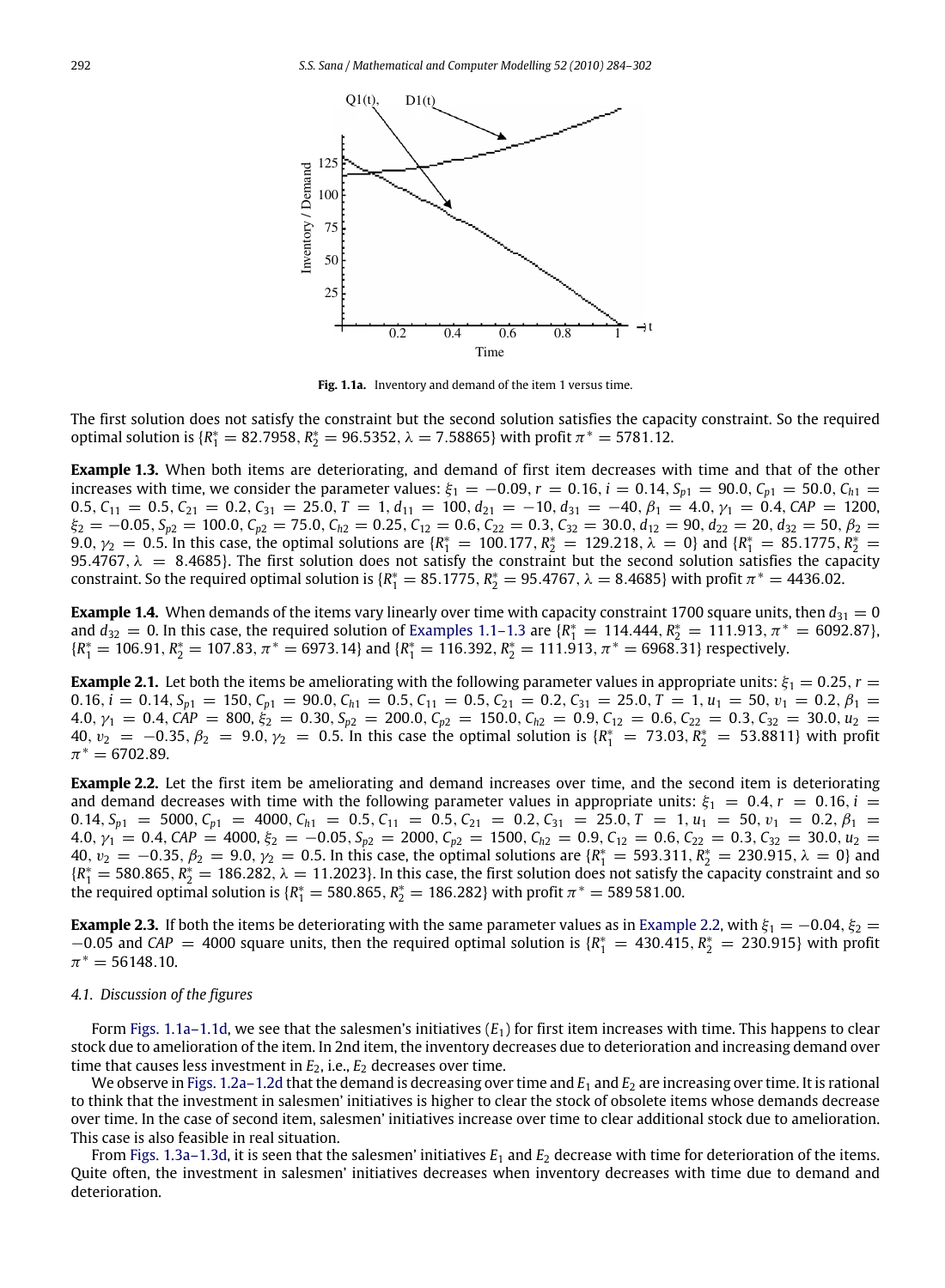

**Fig. 1.1b.** Inventory and demand of the item 2 versus time.



**Fig. 1.1c.** Salesmen' initiative versus time for the item 1.



**Fig. 1.1d.** Salesmen' initiative versus time for the item 2.

<span id="page-9-0"></span>

Fig. 1.2a. Inventory and demand of the item 1 versus time.

From [Figs. 2.1a–2.1d,](#page-12-0) we find that *E*<sup>1</sup> decreases with time and *E*<sup>2</sup> increases with time. In this case, both the items are ameliorating, the first part of the demand function  $D_1$  is an exponentially increasing function of time  $t$  and the first part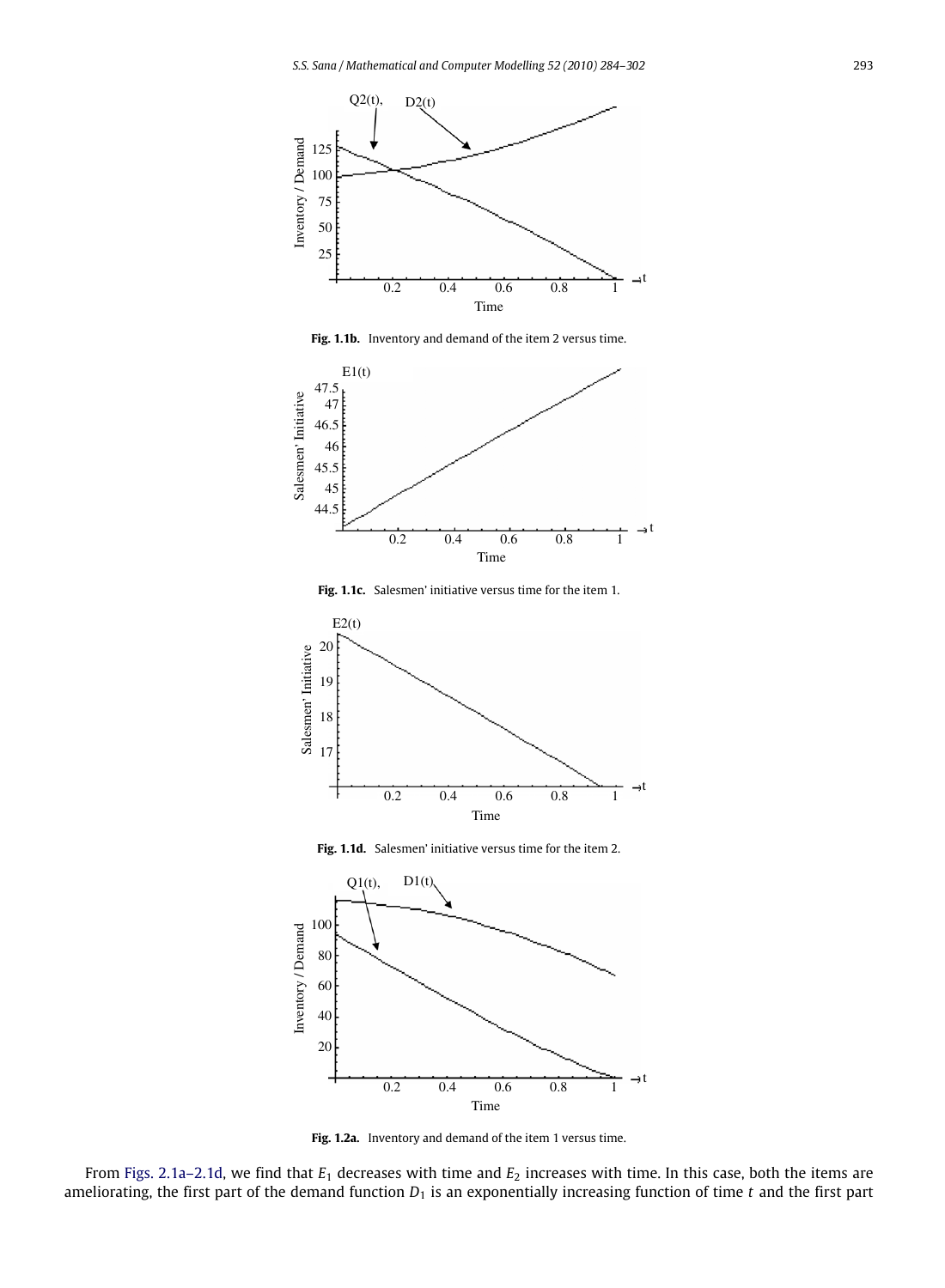

**Fig. 1.2b.** Inventory and demand of the item 2 versus time.



**Fig. 1.2c.** Salesmen' initiative versus time for the item 1.



**Fig. 1.2d.** Salesmen' initiative versus time for the item 2.

<span id="page-10-0"></span>

**Fig. 1.3a.** Inventory and demand of the item 1 versus time.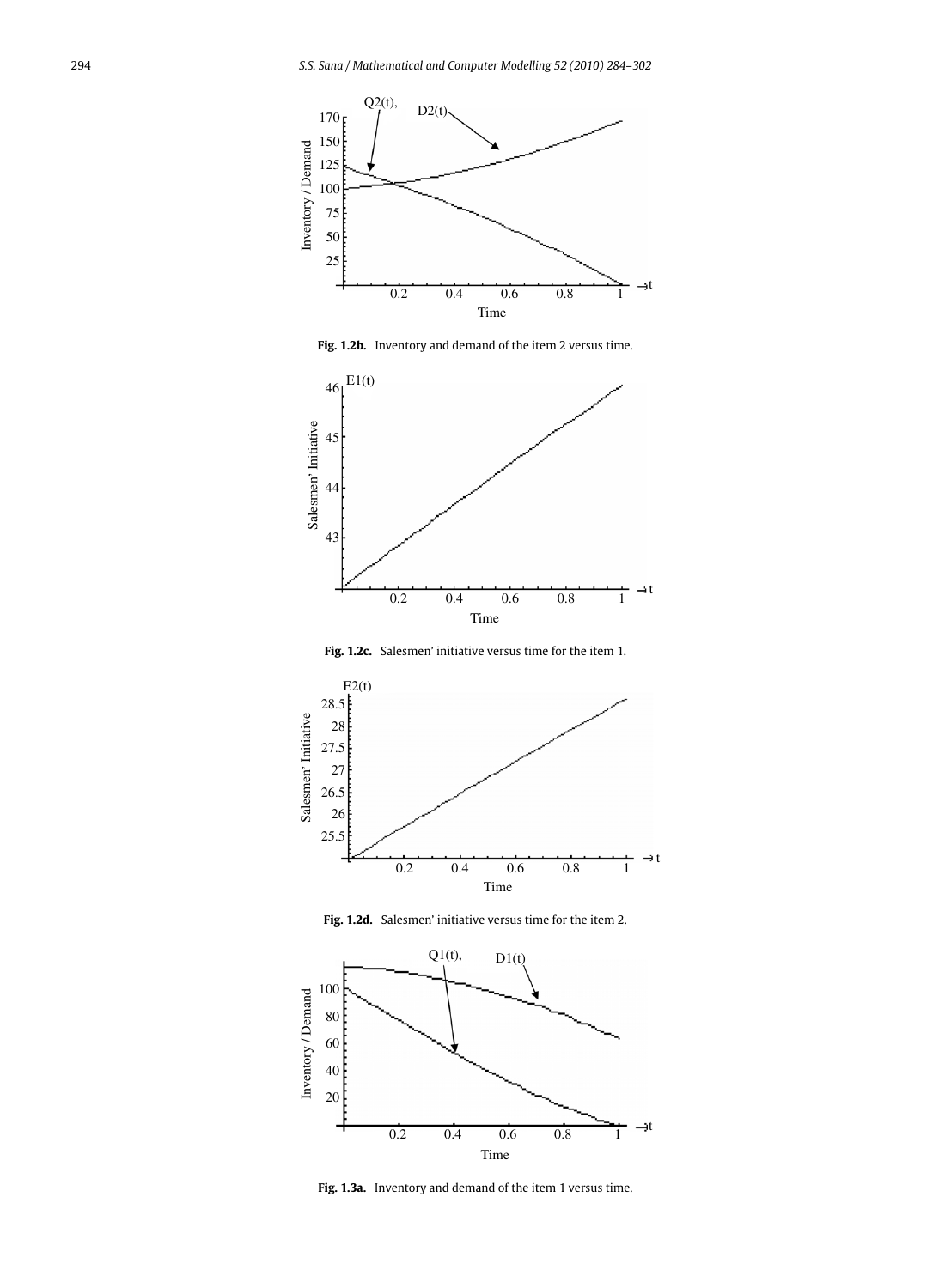

**Fig. 1.3b.** Inventory and demand of the item 2 versus time.



**Fig. 1.3c.** Salesmen' initiative versus time for the item 1.



**Fig. 1.3d.** Salesmen' initiative versus time for the item 2.

of the demand function  $D_2$  is an exponentially decreasing function of time  $t$ . It may happen that some managements do not invest more for salesmen' initiatives as the demand is exponentially increasing over time whereas, the management is bound to invest more in salesmen' initiatives (i.e., *E*<sup>2</sup> increases over time) to clear the stock of obsolete items (i.e., the demand decreases exponentially over time).

In the [Figs. 2.2a–2.2d,](#page-13-0) it is observed that *E*<sup>1</sup> increases with time that increases the demand of the ameliorating item and *E*<sup>2</sup> decreases over time because of deterioration and decreasing demand of the second item. Generally, a good management decreases the investment in salesmen' initiatives for a smaller stock size due to deterioration. On the other hand, investment in salesmen's initiatives for ameliorating items should be increased because of excessive sales.

In [Figs. 2.3a–2.3d,](#page-14-1) *E*<sup>1</sup> and *E*<sup>2</sup> decrease over time. In this case, both the items are deteriorating that results in less stock of the items. Consequently, *E*<sup>1</sup> and *E*<sup>2</sup> decrease with time. As both the items are deteriorating so the inventory level reaches downwards to adjust the demand of the customers and deterioration. As a result, the salesmen' initiatives decrease over time that causes the decreasing demand in the both cases.

In [Example 1.1,](#page-7-1) the profit per unit item of the first type is higher than second type that results in more investment in *E*<sup>1</sup> and  $R_1$  compared to  $E_2$  and  $R_2$ . Whereas, in the [Examples 1.2](#page-7-2) and [1.3,](#page-8-2) the investment in  $R_2$  is higher than in  $R_1$  in spite of more profit per unit of the first item compared to second item. It happens for increasing demand of second item. Same fact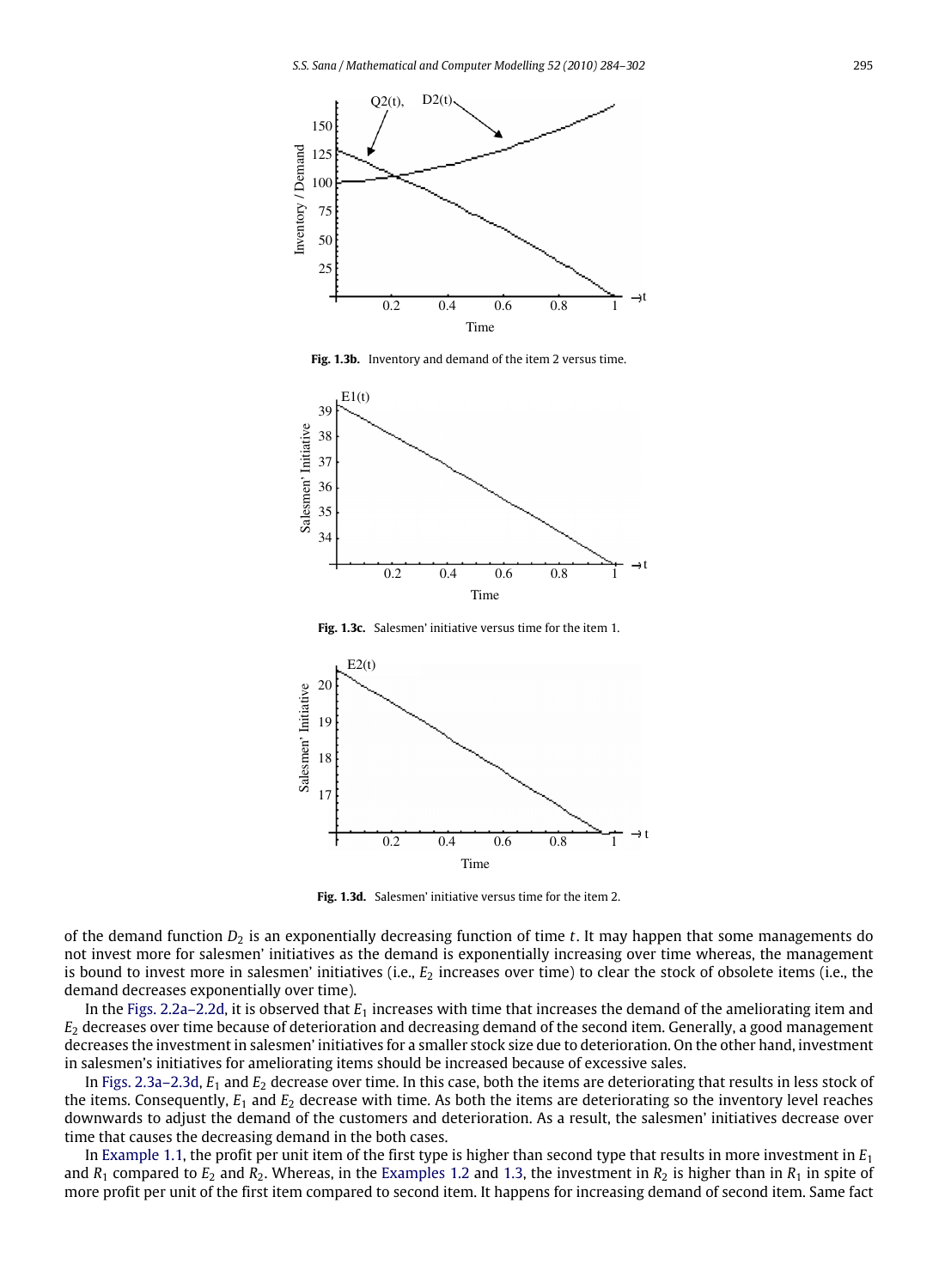<span id="page-12-0"></span>

**Fig. 2.1a.** Inventories of items 1 and 2 versus time.



**Fig. 2.1b.** Salesmen' initiatives of items 1 and 2 versus time.



Fig. 2.1c. Demand of the item 1 versus time.



**Fig. 2.1d.** Demand of the item 2 versus time.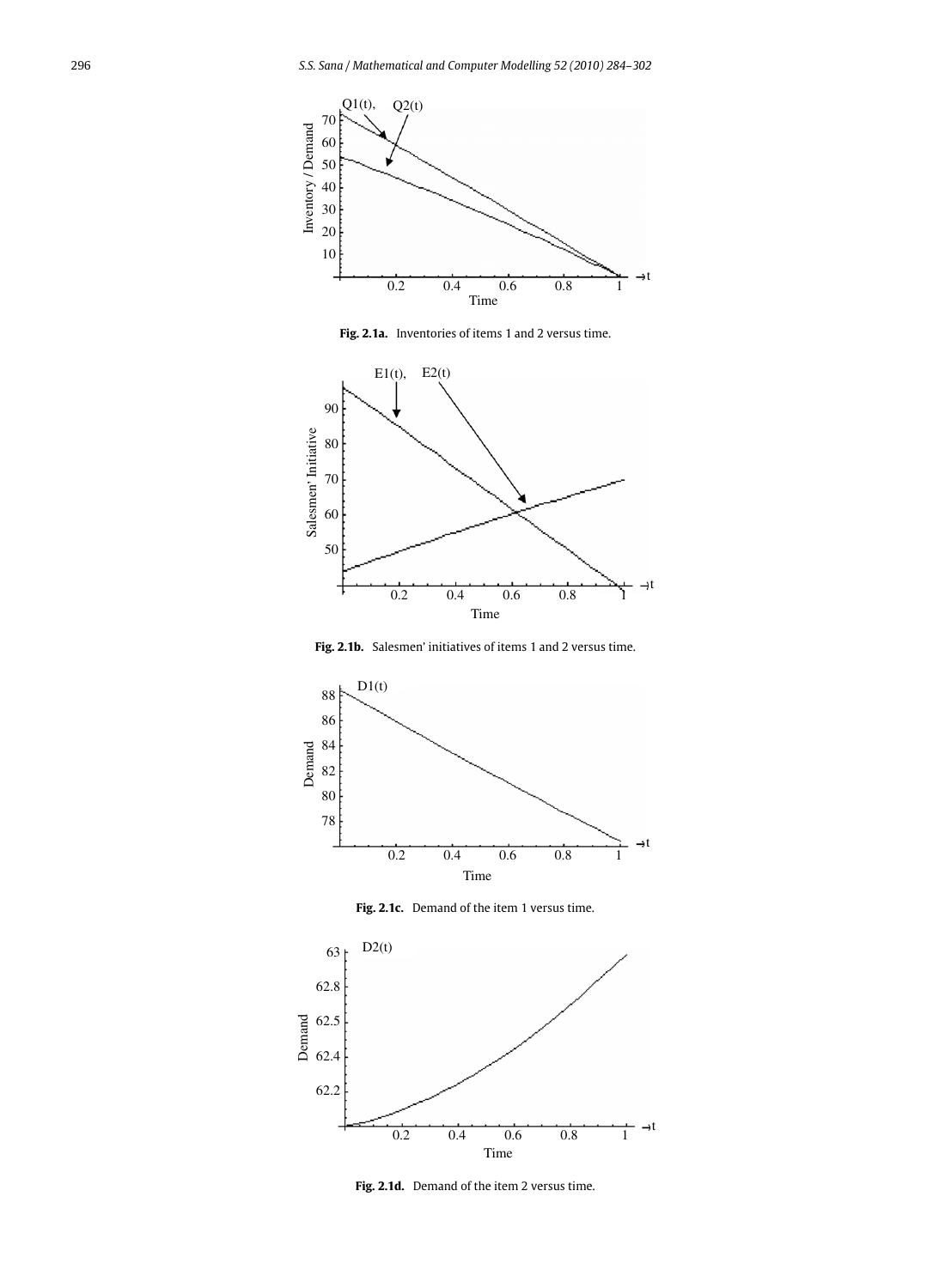<span id="page-13-0"></span>

**Fig. 2.2a.** Inventories of items 1 and 2 versus time.



**Fig. 2.2b.** Salesmen' initiatives of items 1 and 2 versus time.



**Fig. 2.2c.** Demand of the item 1 versus time.



**Fig. 2.2d.** Demand of the item 2 versus time.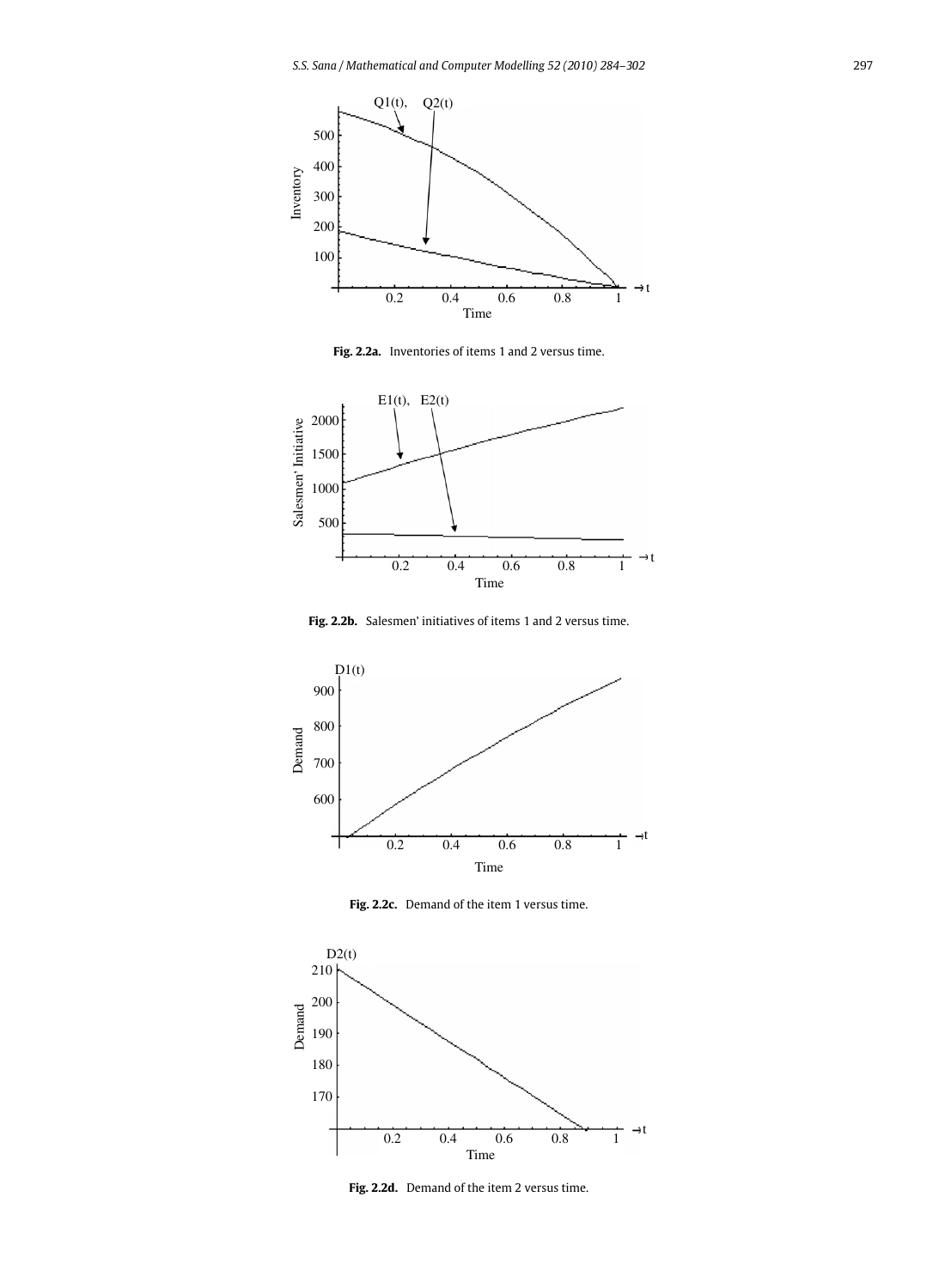<span id="page-14-1"></span>

**Fig. 2.3a.** Inventories of items 1 and 2 versus time.



**Fig. 2.3b.** Salesmen' initiatives of items 1 and 2 versus time.



Fig. 2.3c. Demand of the item 1 versus time.

occurs in [Example 1.4](#page-8-3) also. In [Examples 2.1–2.3,](#page-8-4) profit per unit of first item is higher than that of the second item. That is why initial lot-size  $R_1$  is higher than  $R_2$ .

#### <span id="page-14-0"></span>**5. Conclusion**

In an oligopolistic marketing system, quite often, the advertising and salesmen' effort play a crucial role to boost sale of the items that results in earning more money from a business sector in a given economy. Determination of demands and costs due to advertising and salesmen' effort is quite difficult. We have formulated the demands which are influenced by the above media. The approach in this paper is to concentrate on investment for the purpose of advertising and salesmen' effort which maximize the profit. It is also demonstrated that the optimum order sizes of multi-items are affected by inflation and time value of money, with the effects becoming more significant at higher values of inflation rates. This study illustrates the importance of taking into account inflation and time discounting, especially when time varying demands are influenced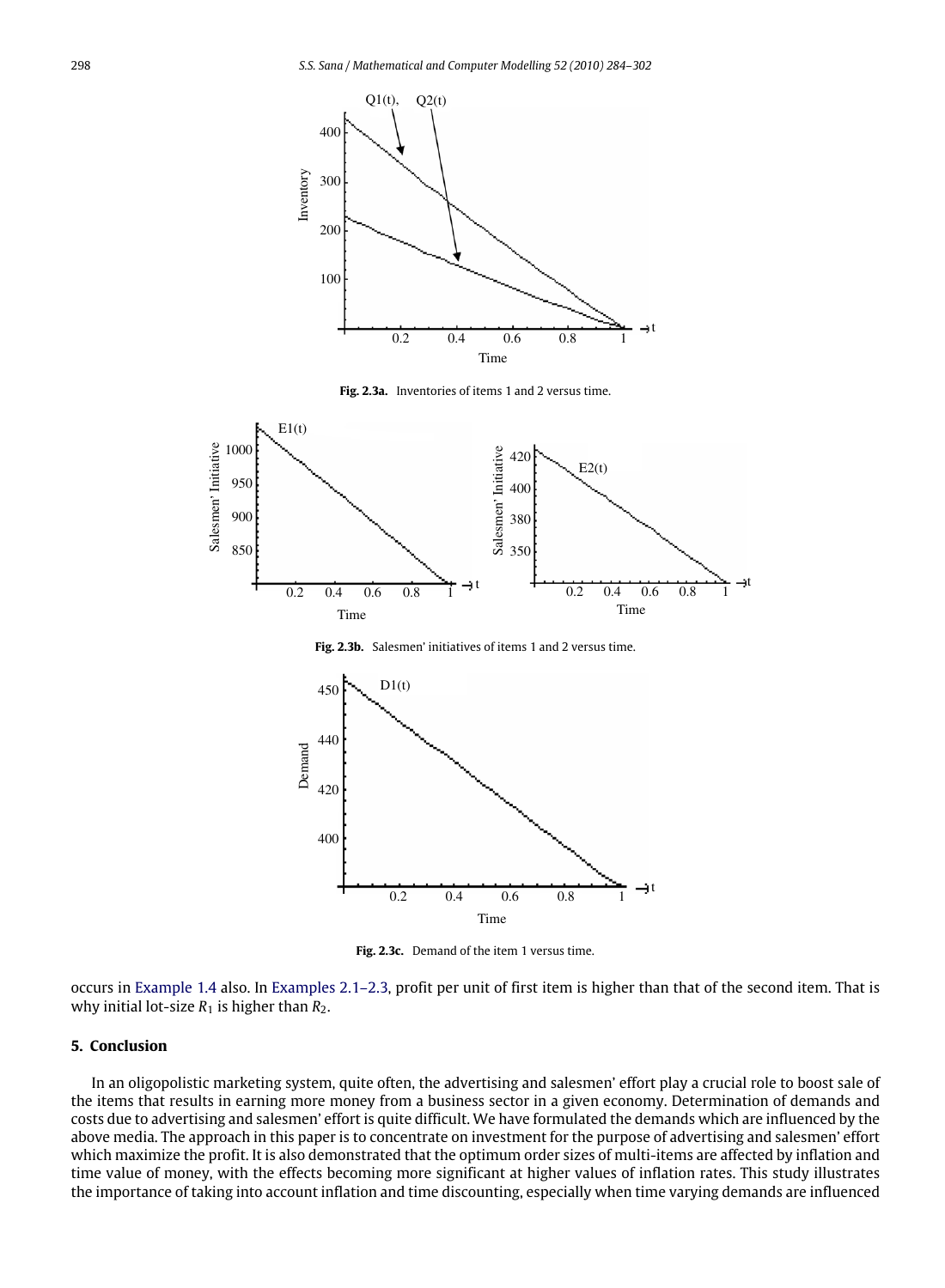

**Fig. 2.3d.** Demand of the item 2 versus time.

by advertising media and salesmen's initiatives. The model provides the major new contribution — the effect of advertising and salesmen's initiatives on demand — to operations in management practice.

### **Acknowledgements**

The author wishes to thank the Editors and the anonymous referees for their valuable comments and suggestions on improving the paper.

## <span id="page-15-0"></span>Appendix A. Determination of the parameters  $C_{1j}$ ,  $C_{2j}$  and  $C_{3j}$

Let, at an arbitrary time *t*, a market researcher observe the costs with various data of *Ej*(*t*) of *j*th item. Suppose the costs of various values of  $E_i(t)$  are as follows:

<span id="page-15-2"></span><span id="page-15-1"></span>

| $E_j(t)$    | $H_i(t)$    |
|-------------|-------------|
| $E_{1j}$    | $H_{1i}$    |
| $E_{2j}$    | $H_{2i}$    |
| $E_{3j}$    | $H_{3j}$    |
|             |             |
|             |             |
|             |             |
| $E_{n-1,j}$ | $H_{n-1,j}$ |
| $E_{nj}$    | $H_{nj}$    |
|             |             |

Let us consider a parabolic curve given by

$$
H_j = C_{1j}E_j^2 + C_{2j}E_j + C_{3j}.\tag{17}
$$

Now multiplying Eq. [\(16\)](#page-5-1) by  $E_j$  and  $E_j^2$ , we have

$$
E_j H_j = C_{1j} E_j^3 + C_{2j} E_j^2 + C_{3j} E_j \tag{18}
$$

and

$$
E_j^2 H_j = C_{1j} E_j^4 + C_{2j} E_j^3 + C_{3j} E_j^2 \tag{19}
$$

respectively. Putting the values of  $(E_{1j}, H_{1j})$ ,  $(E_{2j}, H_{2j})$ ,  $(E_{3j}, H_{3j})$ , ...,  $(E_{nj}, H_{nj})$  in the Eqs. [\(17\)–\(19\)](#page-15-1) and summing these, we have

$$
\sum_{i=1}^{n} H_{ij} = C_{1j} \sum_{i=1}^{n} E_{ij}^{2} + C_{2j} \sum_{i=1}^{n} E_{ij} + nC_{3j}, \qquad (20)
$$

$$
\sum_{i=1}^{n} E_{ij} H_{ij} = C_{1j} \sum_{i=1}^{n} E_{ij}^3 + C_{2j} \sum_{i=1}^{n} E_{ij}^2 + C_{3j} \sum_{i=1}^{n} E_{ij}
$$
\n(21)

and

$$
\sum_{i=1}^{n} E_{ij}^{2} H_{ij} = C_{1j} \sum_{i=1}^{n} E_{ij}^{4} + C_{2j} \sum_{i=1}^{n} E_{ij}^{3} + C_{3j} \sum_{i=1}^{n} E_{ij}^{2}.
$$
\n(22)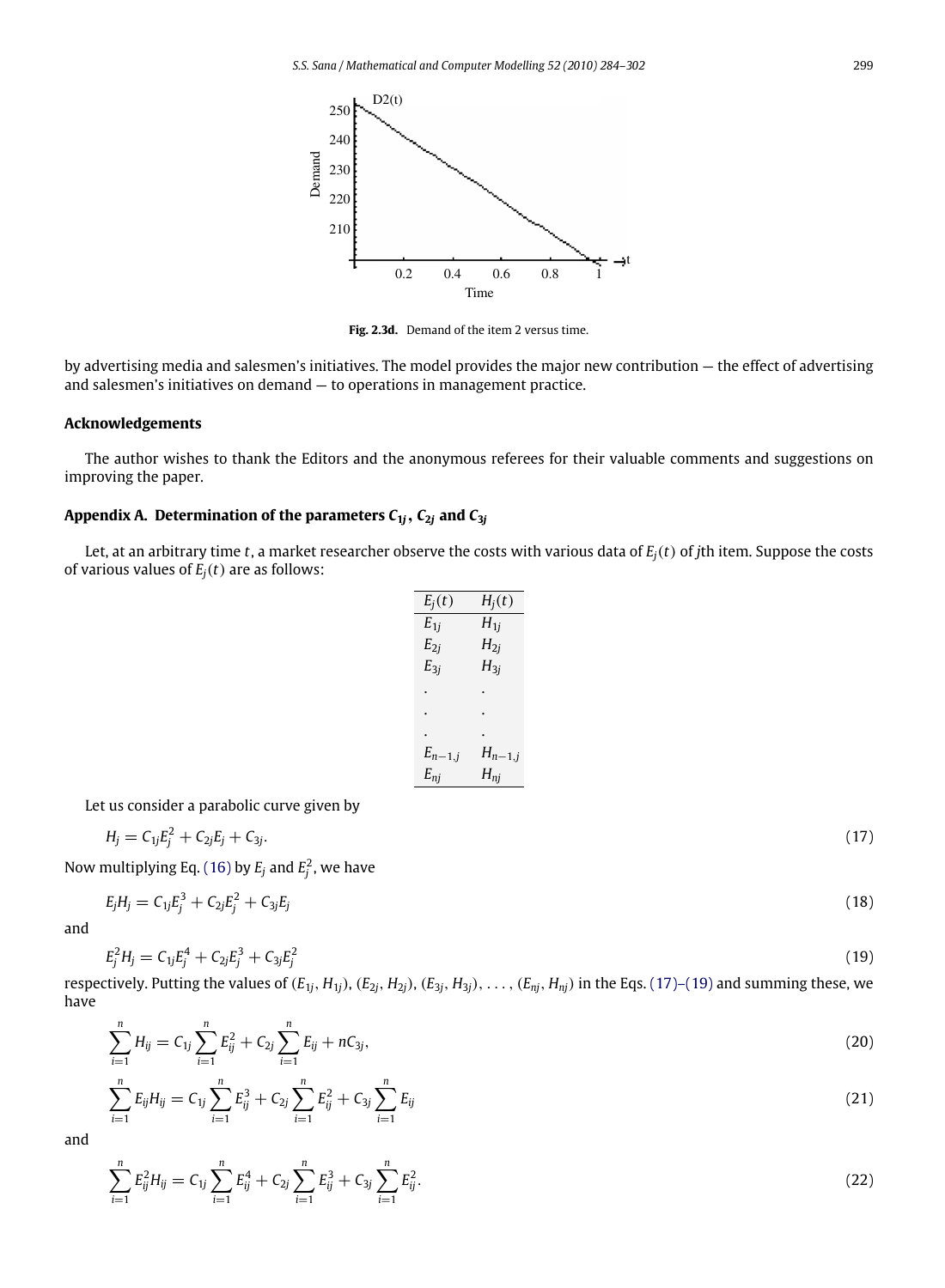From the Eqs.  $(20)$ – $(22)$ , we have

$$
C_{3j} = \left[ \left\{ \left( \sum_{i=1}^{n} E_{ij}^{4} \right) \left( \sum_{i=1}^{n} E_{ij} \right) - \left( \sum_{i=1}^{n} E_{ij}^{3} \right) \left( \sum_{i=1}^{n} E_{ij}^{2} \right) \right\} \left\{ \left( \sum_{i=1}^{n} E_{ij}^{3} \right) \left( \sum_{i=1}^{n} H_{ij} \right) - \left( \sum_{i=1}^{n} E_{ij}^{2} \right) \left( \sum_{i=1}^{n} E_{ij}^{4} \right) \left( \sum_{i=1}^{n} E_{ij}^{2} \right) \left( \sum_{i=1}^{n} E_{ij}^{2} \right) \left( \sum_{i=1}^{n} E_{ij}^{2} \right) \left( \sum_{i=1}^{n} E_{ij}^{3} \right) \left( \sum_{i=1}^{n} E_{ij}^{3} \right) \left( \sum_{i=1}^{n} E_{ij}^{3} \right) - \left( \sum_{i=1}^{n} E_{ij}^{3} \right) \left( \sum_{i=1}^{n} E_{ij}^{3} \right) \left( \sum_{i=1}^{n} E_{ij}^{3} \right) - \left( \sum_{i=1}^{n} E_{ij}^{3} \right) \left( \sum_{i=1}^{n} E_{ij}^{3} \right) \left( \sum_{i=1}^{n} E_{ij}^{3} \right) \left( \sum_{i=1}^{n} E_{ij}^{3} \right) \left( \sum_{i=1}^{n} E_{ij}^{2} \right) \left( \sum_{i=1}^{n} E_{ij}^{2} \right) \left( \sum_{i=1}^{n} E_{ij}^{2} \right) \left( \sum_{i=1}^{n} E_{ij}^{2} \right) \left( \sum_{i=1}^{n} E_{ij}^{2} \right) \left( \sum_{i=1}^{n} E_{ij}^{2} \right) \left( \sum_{i=1}^{n} E_{ij}^{2} \right) \left( \sum_{i=1}^{n} E_{ij}^{2} \right) \left( \sum_{i=1}^{n} E_{ij}^{2} \right) \left( \sum_{i=1}^{n} E_{ij}^{2} \right) \left( \sum_{i=1}^{n} E_{ij}^{2} \right) \left( \
$$

and

$$
C_{1j} = \left(\sum_{i=1}^n H_{ij} - C_{2j} \sum_{i=1}^n E_{ij} - nC_{3j}\right) / \left(\sum_{i=1}^n E_{ij}^2\right).
$$

In this way, the parameters *C*<sup>1</sup>*<sup>j</sup>* , *C*<sup>2</sup>*<sup>j</sup>* and *C*<sup>3</sup>*<sup>j</sup>* can be estimated from marketing research.

#### <span id="page-16-0"></span>**Appendix B**

The value of  $\pi$  depends on the path  $Q_j = Q_j(t)$   $(j = 1, 2, \ldots, n)$  taken between the end points  $(t = 0)$  and  $(t = T)$ . Suppose  $\pi$  has an extreme value when the path taken  $C_j^o$  is given by  $Q_j = Q_j^o(t)$ ,  $0 \le t \le T$ . Let us consider the class of neighboring curves  $C_j^{\epsilon}$  given by  $Q_j = Q_j^{\epsilon}(t) = Q_j^{o'} + \epsilon \eta_j(t)$  where  $\epsilon$  is a small quantity and  $\eta_j(t)$  is an arbitrary differentiable function of *t*. Therefore, the value of  $\pi$  for the path  $C_f^{\epsilon}$  is given by  $\pi(\epsilon) = \sum_{j=1}^n \int_0^T \phi_j^{\epsilon} dt$ , where  $\phi_j^\epsilon = \phi_j(Q_j^o(t) + \epsilon \eta_j(t), \dot{Q}_j^o(t) + \epsilon \dot{\eta}_j(t), t)$ . For maximum value of  $\pi(\epsilon)$ , we must have  $\frac{d\pi(\epsilon)}{d\epsilon}|_{\epsilon=0} = 0$  and  $\frac{d^2\pi(\epsilon)}{d\epsilon^2}$  $\frac{\epsilon_{\pi(\epsilon)}}{d\epsilon^2}\big|_{\epsilon=0} < 0.$ Now

$$
\frac{d\pi(\epsilon)}{d\epsilon} = \sum_{j=1}^{n} \int_{0}^{T} \left\{ \eta_{j}(t) \frac{\partial \phi_{j}^{\epsilon}}{\partial Q_{j}} + \dot{\eta}_{j}(t) \frac{\partial \phi_{j}^{\epsilon}}{\partial \dot{Q}_{j}} \right\} dt
$$
\n
$$
= \sum_{j=1}^{n} \left\{ \int_{0}^{T} \eta_{j}(t) \frac{\partial \phi_{j}^{\epsilon}}{\partial Q_{j}} dt + \left[ \eta_{j}(t) \frac{\partial \phi_{j}^{\epsilon}}{\partial \dot{Q}_{j}} \right]_{0}^{T} \right\} - \sum_{j=1}^{n} \int_{0}^{T} \eta_{j}(t) \frac{d}{dt} \left( \frac{\partial \phi_{j}^{\epsilon}}{\partial \dot{Q}_{j}} \right) dt
$$
\n
$$
= \sum_{j=1}^{n} \left[ \eta_{j}(t) \frac{\partial \phi_{j}^{\epsilon}}{\partial \dot{Q}_{j}} \right]_{0}^{T} + \sum_{j=1}^{n} \int_{0}^{T} \eta_{j}(t) \left\{ \frac{\partial \phi_{j}^{\epsilon}}{\partial Q_{j}} - \frac{d}{dt} \left( \frac{\partial \phi_{j}^{\epsilon}}{\partial \dot{Q}_{j}} \right) \right\} dt
$$
\n
$$
= \sum_{j=1}^{n} \int_{0}^{T} \eta_{j}(t) \left\{ \frac{\partial \phi_{j}^{\epsilon}}{\partial Q_{j}} - \frac{d}{dt} \left( \frac{\partial \phi_{j}^{\epsilon}}{\partial \dot{Q}_{j}} \right) \right\} dt
$$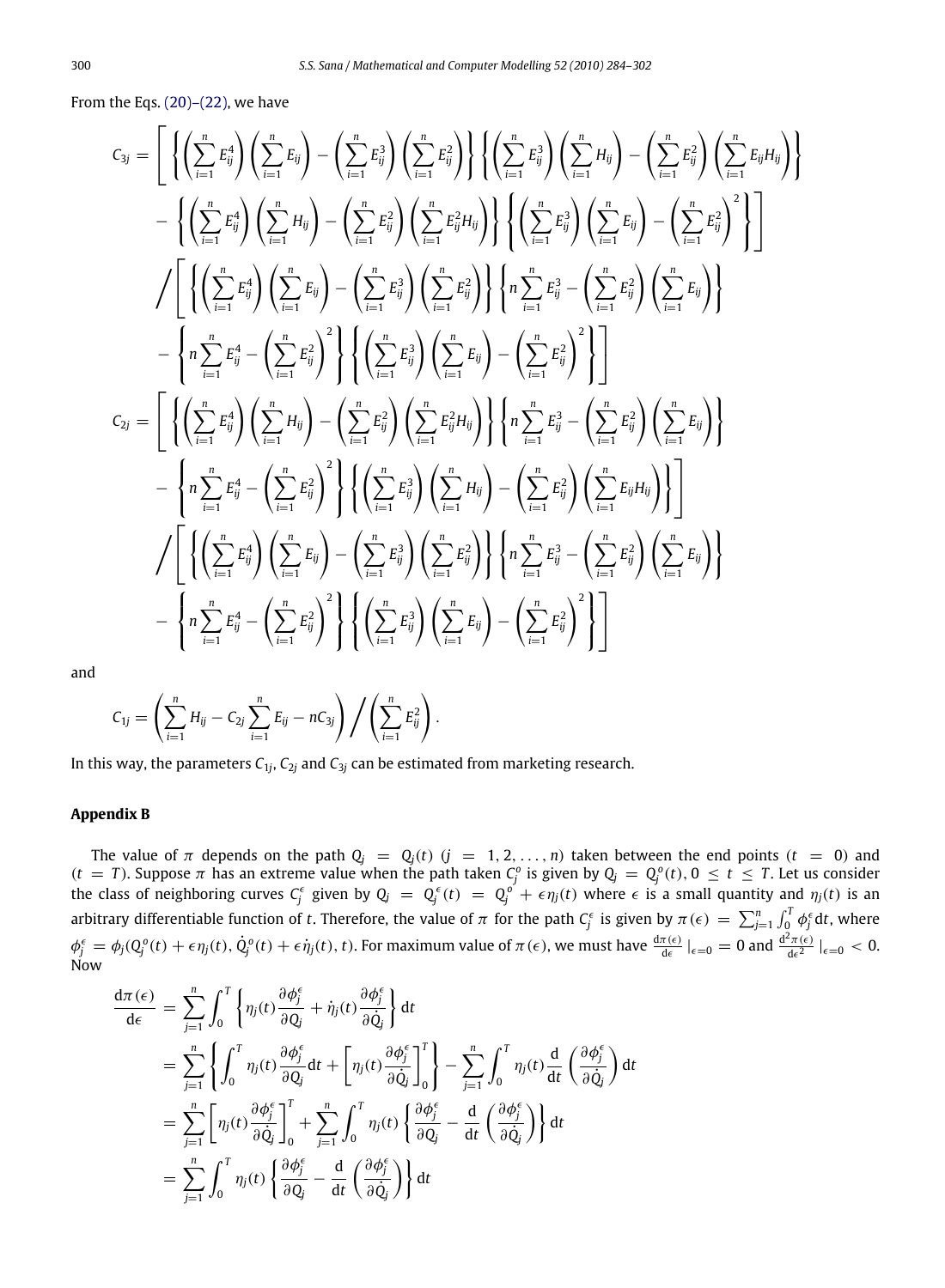because  $\eta_j(0) = \eta_j(T) = 0$  as Q is fixed at the end points  $t = 0$  and  $t = T$ . Therefore,  $\frac{d\pi(\epsilon)}{d\epsilon}|_{\epsilon=0} = 0$  gives us  $\frac{\partial \phi_j}{\partial Q_j}$ <mark>d</mark> (  $\frac{\partial \phi_j}{\partial \dot{Q}_j}$ ∂*Q*˙ *j* ) = 0, which is the necessary condition for an extreme value of π. Again,

$$
\frac{\mathrm{d}^2 \pi (\epsilon)}{\mathrm{d} \epsilon^2} = \sum_{j=1}^n \int_0^T \left\{ \eta_j^2 \frac{\partial^2 \phi_j^{\epsilon}}{\partial Q_j^2} + 2 \eta_j \dot{\eta}_j \frac{\partial^2 \phi_j^{\epsilon}}{\partial Q_j \partial \dot{Q}_j} + \dot{\eta}_j^2 \frac{\partial^2 \phi_j^{\epsilon}}{\partial \dot{Q}_j^2} \right\} \mathrm{d} t
$$

so that

$$
\frac{\mathrm{d}^2 \pi}{\mathrm{d}\epsilon^2}\bigg|_{\epsilon=0} = \sum_{j=1}^n \int_0^T \left\{ \eta_j^2 \frac{\partial^2 \phi_j}{\partial Q_j^2} + 2\eta_j \dot{\eta}_j \frac{\partial^2 \phi_j}{\partial Q_j \partial \dot{Q}_j} + \dot{\eta}_j^2 \frac{\partial^2 \phi_j}{\partial \dot{Q}_j^2} \right\} \mathrm{d}t. \tag{23}
$$

<span id="page-17-16"></span>,

Now, we have

$$
\frac{\partial \phi_j}{\partial Q_j} = e^{-\delta t} \left\{ S_{pj} \xi_j - C_{hj} - \frac{C_{1j} \xi_j}{\gamma_j} + \frac{2C_{2j} \xi_j}{\gamma_j^2} (\dot{Q}_j - \xi_j Q_j + a_j) \right\}
$$
  
\n
$$
\frac{\partial^2 \phi_j}{\partial Q_j^2} = -\frac{2C_{2j} \xi_j^2}{\gamma_j^2} e^{-\delta t},
$$
  
\n
$$
\frac{\partial^2 \phi_j}{\partial Q_j \partial \dot{Q}_j} = \frac{2C_{2j} \xi_j}{\gamma_j^2} e^{-\delta t},
$$
  
\n
$$
\frac{\partial \phi_j}{\partial \dot{Q}_j} = e^{-\delta t} \left[ -S_{pj} + \frac{C_{1j}}{\gamma_j} - \frac{C_{2j}}{\gamma_j^2} (\dot{Q}_j - \xi_j Q_j + a_j) \right]
$$

and

$$
\frac{\partial^2 \phi_j}{\partial \dot{Q}_j^2} = -\frac{2C_{2j}}{\gamma_j^2} e^{-\delta t}.
$$

Using the above partial derivatives in Eq. [\(23\),](#page-17-16) we have

$$
\frac{d^2 \pi}{d\epsilon^2}\Big|_{\epsilon=0} = -\sum_{j=1}^n \frac{2C_{2j}}{\gamma_j^2} \int_0^T e^{-\delta t} [\xi_j^2 \eta_j^2(t) - 2\xi_j \eta_j(t)\dot{\eta}_j(t) + \dot{\eta}_j^2(t)] dt
$$
  
= 
$$
-\sum_{j=1}^n \frac{2C_{2j}}{\gamma_j^2} \int_0^T e^{-\delta t} {\{\xi_j \eta_j(t) - \dot{\eta}_j(t)\} }^2 dt < 0,
$$

because  $e^{-\delta t}$  { $\xi_j \eta_j(t) - \eta_j(t)$ }<sup>2</sup> > 0. Hence, the above sufficient condition,  $\frac{d^2 \pi}{d \epsilon^2}$  |<sub> $\epsilon = 0$ </sub> < 0, implies that the functional π has a maximum value only.

#### **References**

- <span id="page-17-0"></span>[1] T.M. Whitin, Theory of Inventory Management, Princeton University Press, 1957.
- <span id="page-17-1"></span>[2] P.M. Ghare, G.F. Schrader, An inventory model for exponentially deteriorating items, Journal of Industrial Engineering 14 (1963) 238–243.
- <span id="page-17-2"></span>[3] R.P. Covert, G.C. Philip, An EOQ model for items with Weibull distribution deterioration, AIIE Transactions 5 (1973) 323–326.
- <span id="page-17-3"></span>[4] G.C. Philip, A generalised EOQ model for items with Weibull distribution deterioration, AIIE Transactions 6 (1974) 159–162.
- <span id="page-17-4"></span>[5] R.B. Misra, Optimum production lot-size model for a system with deteriorating inventory, International Journal of Production Research 13 (1975) 495–505.
- <span id="page-17-5"></span>[6] M. Deb, K.S. Chaudhuri, An EOQ model for items with finite rate of production and variable rate of deteriorating, Opsearch 23 (1986) 175–181.
- <span id="page-17-6"></span>[7] Y.K. Shah, M.C. Jaiswal, An order-level inventory model for a system with constant rate of deterioration, Opsearch 14 (1997) 174–184.
- <span id="page-17-7"></span>[8] S.P. Aggarwal, A note on an order-level inventory model for a system with constant rate of deterioration, Opsearch 15 (1978) 184–187.
- <span id="page-17-8"></span>[9] U. Dave, L.K. Patel, (*T* , *Si*) Policy inventory model for deteriorating items with time proportional demand, Journal of the Operational Research Society 32 (1981) 137–142.
- <span id="page-17-9"></span>[10] A. Goswami, K.S. Chaudhuri, An EOQ model for deteriorating items with shortages and a linear trend in demand, Journal of the Operational Research Society 42 (1991) 1105–1110.
- <span id="page-17-10"></span>[11] A. Goswami, K.S. Chaudhuri, Variation of order-level inventory models for deteriorating items, International Journal of Production Economics 27 (1992) 111–117.
- <span id="page-17-11"></span>[12] K. Chung, P. Ting, An heuristic for replenishment of deteriorating items with a linear trend in demand, Journal of the Operational Research Society 44 (1993) 1235–1241.
- <span id="page-17-12"></span>[13] O. Fujiwara, EOQ models for continuously deteriorating products using linear and exponential penalty costs, European Journal of Operational Research 70 (1993) 104–114.
- <span id="page-17-13"></span>[14] M. Hariga, The inventory replenishment problem with a linear trend in demand, Computers and Engineering 24 (1993) 143–150.
- <span id="page-17-14"></span>[15] M. Hariga, Optimal EOQ models for deteriorating items with time-varying demand, Journal of the Operational Research Society 47 (1996) 1228–1246.
- <span id="page-17-15"></span>[16] H.M. Wee, A deterministic lot-size inventory model for deteriorating items with shortages and a declining market, Computers and Operations Research 22 (1995) 345–356.